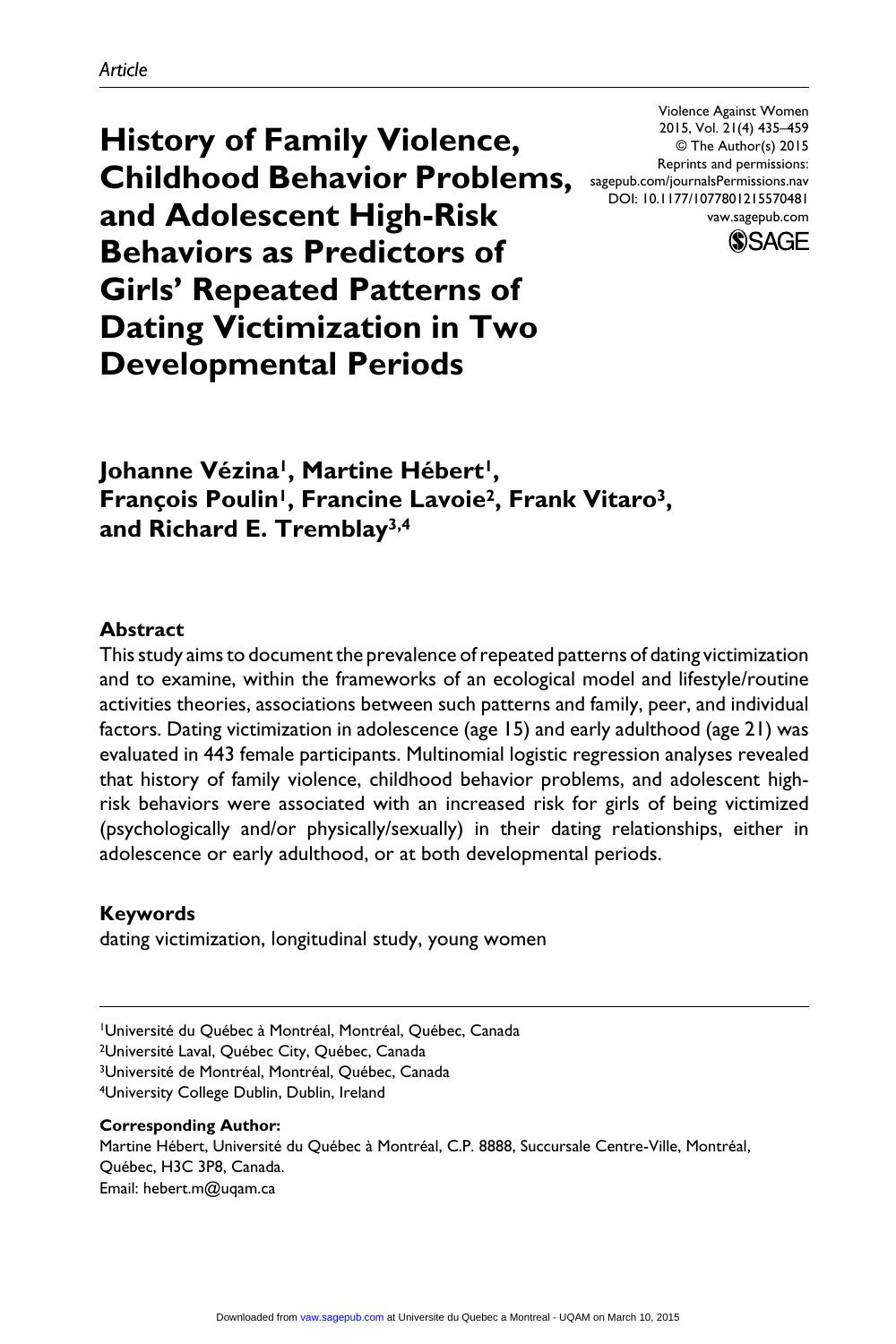Victimization in women's dating relationships is a disquieting public health problem experienced by a significant number of females from adolescence onward. In studies using nationally representative samples, approximately 10% of adolescent girls reported physical victimization, 7% reported sexual victimization, and 29% reported psychological victimization from a dating partner (Eaton, Davis, Barrios, Brener, & Noonan, 2007; Halpern, Oslak, Young, Martin, & Kupper, 2001; Howard & Wang, 2003; Raghavan, Bogart, Elliott, Vestal, & Schuster, 2004). Adolescent dating victimization is associated with serious negative outcomes, including illicit substance use, depressive symptoms, and suicidal attempts (Ackard, Eisenberg, & Neumark-Sztainer, 2007; Roberts, Klein, & Fisher, 2003). It is also related to an increased risk of revictimization in subsequent romantic relationships. In fact, data have shown that dating victimization in adolescence is a significant predictor of dating victimization in young adulthood (Lehrer, Buka, Gortmaker, & Shrier, 2006; Spriggs, Halpern, & Martin, 2009). However, very few studies have used a longitudinal design to examine patterns of dating victimization among girls from adolescence to early adulthood. This study aims to explore repeated patterns of victimization in adolescence and early adulthood and to investigate the potential contribution of family (history of family violence and parental monitoring), peer (affiliation with deviant peers), and individual factors (childhood behavior problems and high-risk behaviors in adolescence) as predictors of repeated patterns of girls' dating victimization.

One study focusing on longitudinal patterns of dating victimization from adolescence to young adulthood was conducted by Halpern, Spriggs, Martin, and Kupper (2009). Using a subset of the data available from the Add Health survey—a longitudinal, nationally representative sample of U.S. adolescents in Grades 7 to 12 recruited in the 1994-1995 school year—they found that  $44\%$  of girls ( $n = 1,361$ ) reported dating victimization by young adulthood. Nine percent experienced dating victimization only in adolescence and 27.4% experienced victimization only in young adulthood, but 7.8% showed persistent victimization across both developmental periods. These results suggest that a subgroup of young females may experience continued victimization in the context of romantic relationships. While providing relevant data, one shortcoming of this study is that physical victimization was the only form of dating violence measured in adolescence, and only one item evaluating sexual victimization was added at the young adult survey. Another limitation of this study is that psychological dating victimization was not examined prospectively from adolescence to early adulthood. In fact, psychological violence appears to be particularly relevant to examine in first dating relationships and may be as detrimental to adolescent well-being as physical victimization (Jouriles, Garrido, Rosenfield, & McDonald, 2009). In addition, psychological victimization often co-occurs with other forms of victimization and can even predict their occurrence (O'Leary & Smith Slep, 2003; Sears, Byers, & Price, 2007). To address the limitations, this study explored the presence of psychological, physical and sexual victimization in a community-based sample of girls who were questioned about dating violence in adolescence and early adulthood.

Halpern et al. (2009) have examined associations between longitudinal patterns of dating victimization and selected sociodemographic, individual, experiential, and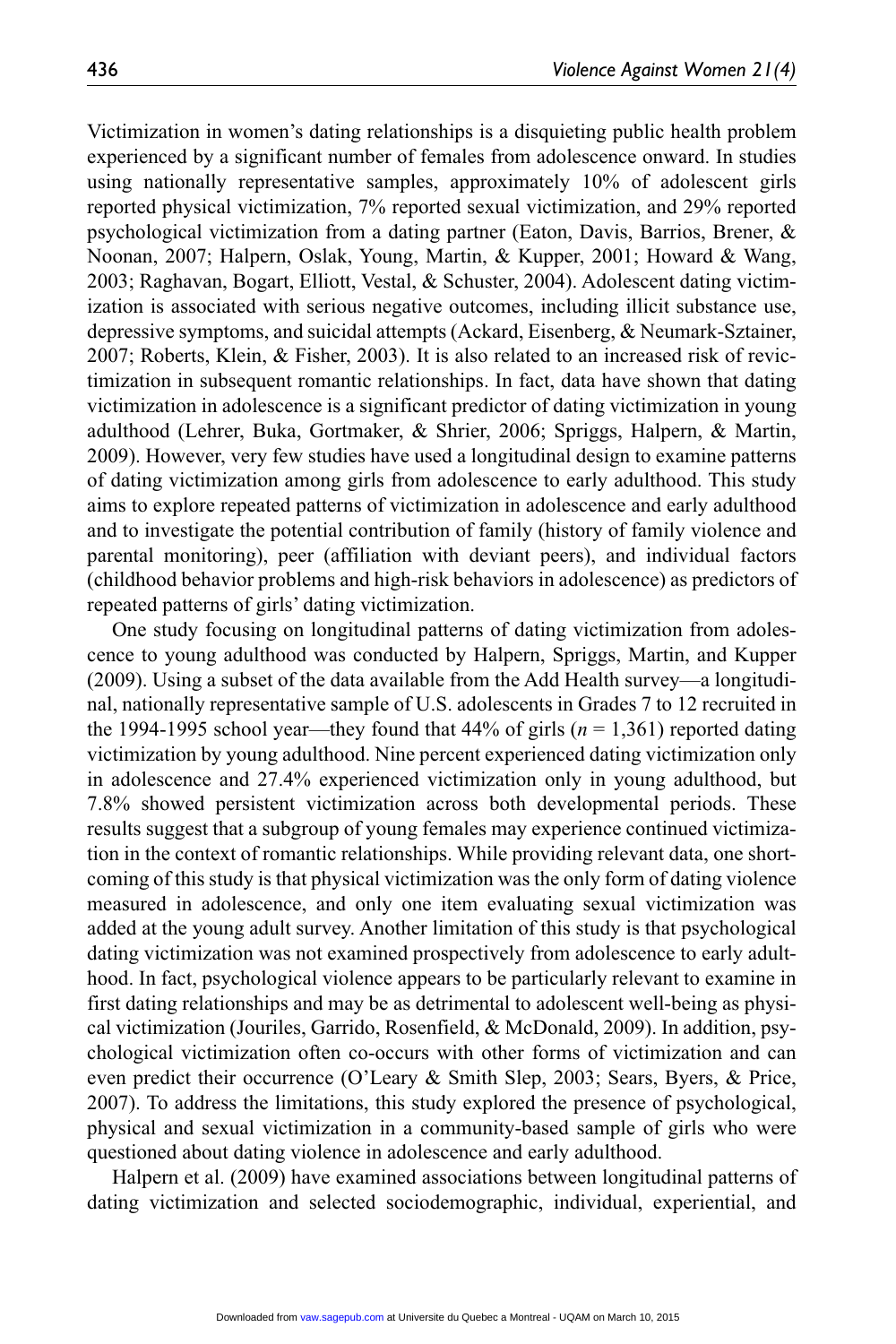partnership characteristics. Their results showed that multiple romantic partners and early sexual debut (before age 16) were the most consistent predictors of dating victimization, its timing of onset, and its persistence from adolescence to young adulthood. According to Jessor's (1991) problem behavior theory, early sexual initiation and multiple dating partners may be one facet of a larger generalized pattern of highrisk behavior. Jessor proposes the concept of "high-risk behavior" to refer to any behavior than can compromise the adolescent's physical and psychosocial health and successful development. Specifically, Jessor's model posits that adolescent high-risk behaviors (e.g., substance use, high-risk sexual practices, delinquency) tend to cluster together and thus should be addressed as a single behavioral syndrome. Empirical evidence supports the hypothesis of the co-occurrence of multiple high-risk behaviors among adolescents (Begle et al., 2011). However, Halpern et al. (2009) have not considered other forms of high-risk behaviors in association with longitudinal patterns of dating victimization.

Authors have proposed that dating violence may be multi-determined and best understood within an ecological framework (Vézina & Hébert, 2007; Windle & Mrug, 2009). Thus, several levels of predictors associated with dating violence, such as individual, family, and environmental factors, need to be documented to better identify which factors to target for change in prevention programs. In their review, Foshee and Reyes (2011) found that at the familial level, lack of parental warmth, family conflict, experiencing violence from parents as well as witnessing interparental violence were significant predictors for female dating victimization. Level of parental monitoring has also been significantly and negatively linked to dating victimization (Howard, Qiu, & Boekeloo, 2003). Among all family factors considered, a history of family violence has received much attention as a potential risk factor for dating victimization (Vézina & Hébert, 2007). According to social learning theory (Bandura, 1977), children exposed to family violence may come to learn that violence is a tolerable and acceptable way of dealing with interpersonal conflicts. Family violence exposure is also associated with a host of negative outcomes (e.g., emotion regulation difficulties; Evans & DiLillo, 2011) that may increase vulnerability to subsequent victimization experiences in the context of romantic relationships (Gomez, 2011). At the peer level, exposure to violence or disruptive behaviors in the peer group may also lead to norms of acceptance and/or tolerance of coercive style of interactions and may increase risk of dating victimization (Windle & Mrug, 2009).

## **Childhood Behavior Problems, High-Risk Behaviors, and Girls' Dating Victimization**

At the individual level, in a review of 61 empirical studies examining risk factors for dating victimization among adolescent girls and young women, Vézina and Hébert (2007) reported significant associations between dating victimization and several high-risk behaviors such as antisocial and delinquent behaviors, substance use, and high-risk sexual practices. The majority of these studies used cross-sectional designs and examined high-risk behaviors and dating victimization in adolescence. However,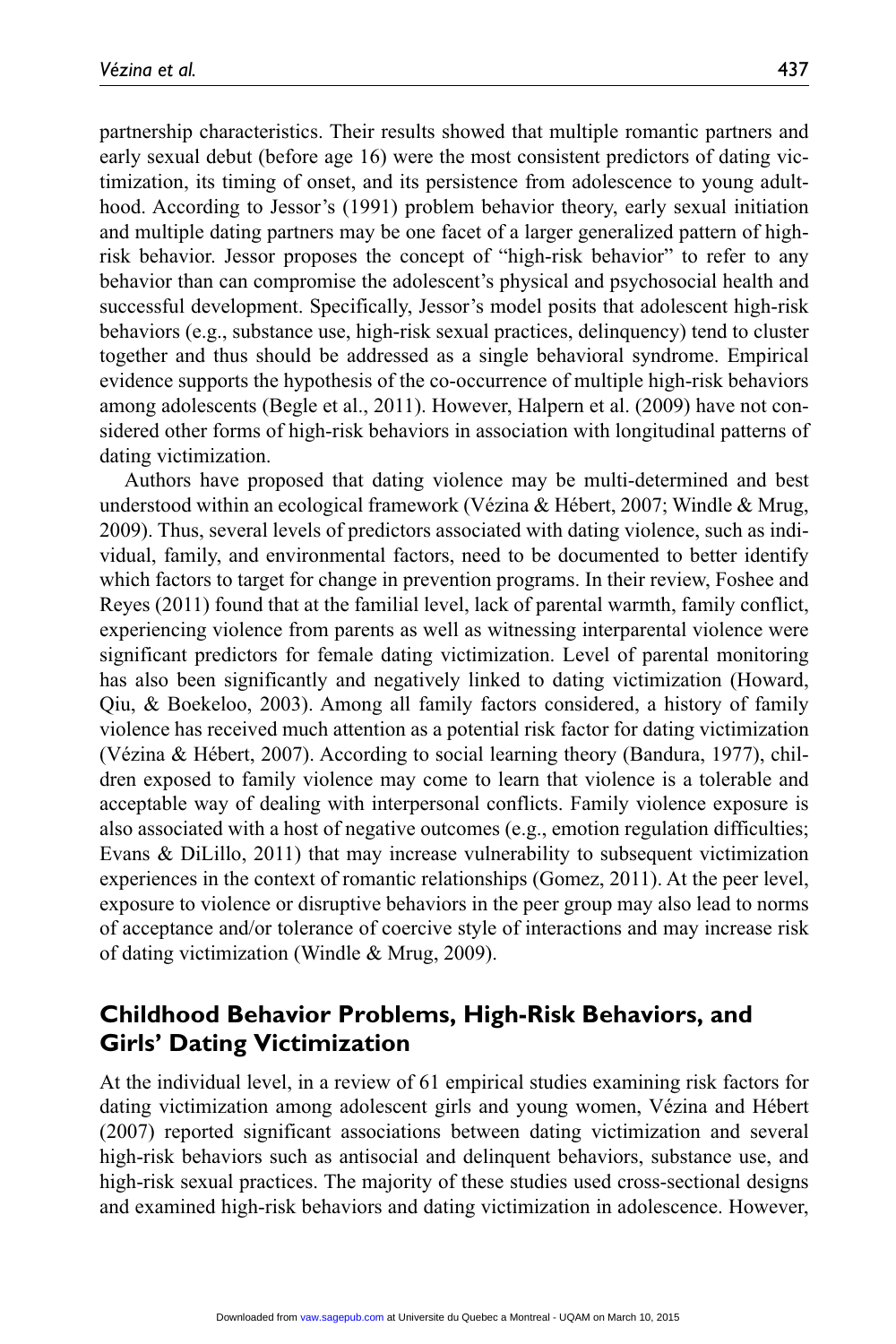some longitudinal studies also showed that childhood and adolescent behavior problems may act as predictors of dating victimization in young adulthood. For example, Magdol, Moffitt, Caspi, and Silva (1998) found that behavior problems during childhood and adolescence (aggressive behaviors such as bullying, delinquency, and substance abuse) were the most consistent predictors of dating victimization among young women, after controlling for socioeconomic resources, family relations, and educational achievement. More recently, Chiodo et al. (2012) have shown that, for physical violence, delinquency in Grade 9 predicts mutual or reciprocal dating violence in Grade 11. Still, considering that most of the studies reviewed focused on factors associated with the onset of girls' dating victimization in adolescence or young adulthood, we know little about the relationship between adolescent high-risk behaviors or behavior problems during childhood and the repeated patterns of victimization in adolescence and early adulthood. Therefore, this study investigated the potential contribution of childhood behavior problems and adolescent high-risk behaviors as predictors of repeated patterns of dating victimization among girls in two developmental periods within the framework of lifestyle/routine activities theories (Cohen & Felson, 1979; Hindelang, Gottfredson, & Garofalo, 1978).

### *Lifestyle/Routine Activities Theories*

Criminological research, using lifestyle/routine activities theories, has consistently found significant associations between high-risk behaviors and adolescent victimization (Chen, 2009). These theories suggest that victimization of any sort (e.g., robbery, assault, larceny) is more likely to occur when there is a convergence in time and space of motivated offenders, suitable targets, and low guardianship (e.g., low parental monitoring). Some lifestyle/activity patterns and certain social contexts may actually increase the vulnerability to victimization. For instance, as suggested by the studies reviewed by Chen (2009), high-risk behaviors, affiliation with deviant peers, and engaging in unsupervised activities directly increase the probability of victimization. Thus, youth who display high-risk behaviors may be more vulnerable to victimization as these at-risk behaviors may lead to greater exposure to potentially abusive situations (Danielson et al., 2006). A higher risk of repeated victimization from adolescence to adulthood has been empirically supported within this conceptual framework (Wittebrood & Nieuwbeerta, 2000). In one study, women who disclosed adolescent sexual victimization had higher levels of alcohol-related and high-risk sexual behaviors following high school graduation as well as in their first year in college, and these high-risk behaviors were associated, in turn, with heightened vulnerability to later sexual victimization (Testa, Hoffman, & Livingston, 2010). The link between victimization and high-risk behaviors has been documented but gender specificities are highlighted (Begle et al., 2011), underscoring the relevance of conducting gender-specific analyses. Exploring high-risk behaviors possibly associated with victimization should not be interpreted as placing the blame on victims, but rather as a mean of identifying factors related with greater exposure to potentially abusive situations and aggressors. Consideration of these high-risk behaviors as possible factors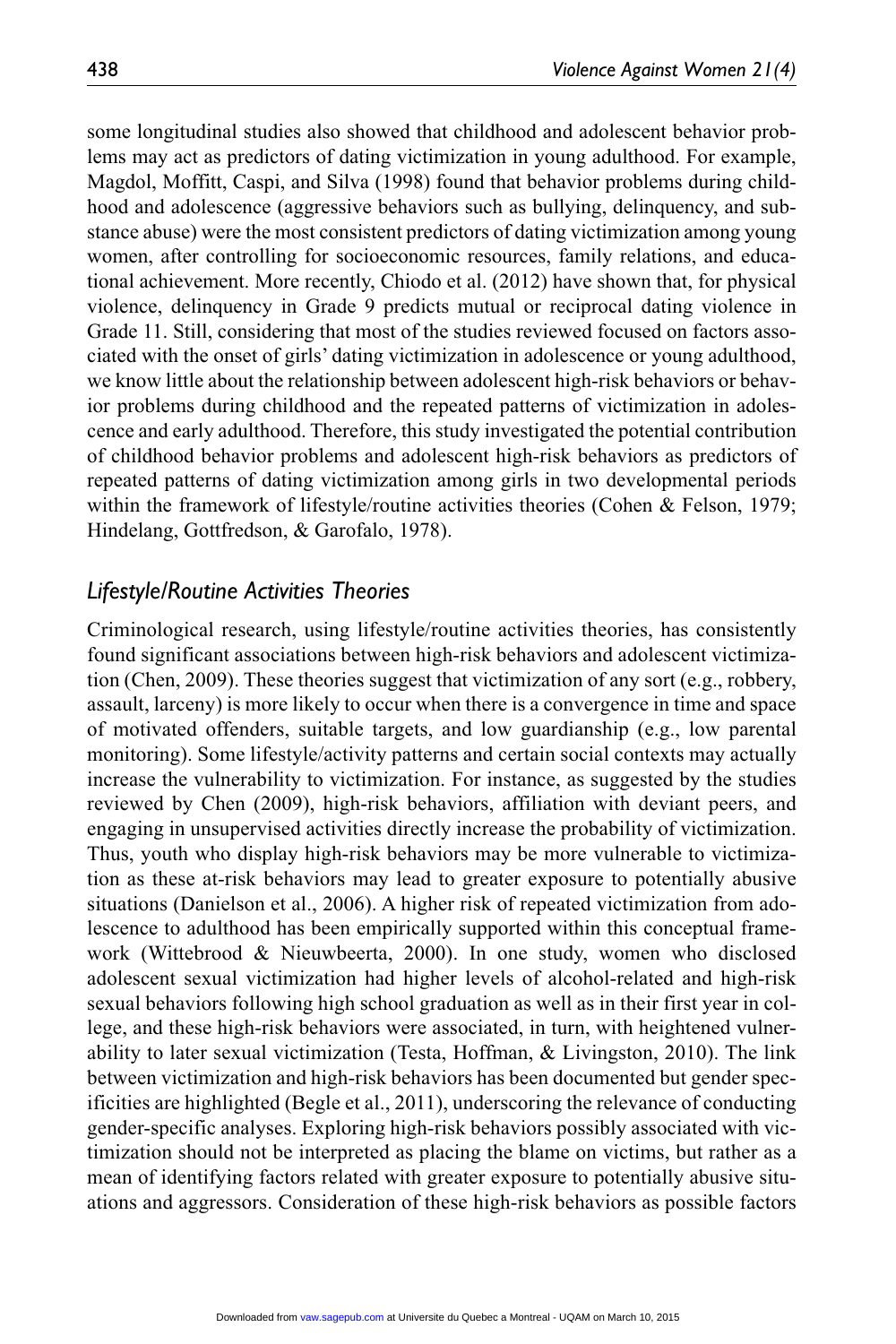linked to victimization patterns may offer relevant cues for the design of selected prevention efforts for highly vulnerable populations.

Vézina and her colleagues (2011) found empirical support for a model derived from lifestyle/routine activities theories to predict adolescent girls' dating victimization. Following Jessor's (1991) theory, in their analyses they used a construct of high-risk behaviors that combined risky sexual practices, problematic substance use, and delinquent behaviors. Their results showed that after controlling for behavior problems in childhood and parental monitoring in adolescence, high-risk behaviors partially mediated the relationship between deviant peer affiliation and dating victimization when psychological violence was the outcome, and completely mediated this relationship when the outcome was physical and/or sexual violence. Nonetheless, this study was limited by its cross-sectional data, so we do not know what the influence of these factors may be on the longitudinal course of dating victimization. What we do know, however, is that disruptive behaviors in childhood (Fontaine et al., 2008) and delinquent behaviors in adolescence (Pajer, 1998) are associated with violence in romantic relationships in adulthood. Another limitation of Vézina et al.'s study was that the possible impact of a history of family violence was not considered. Ehrensaft et al. (2003) showed that the strong association they found between adolescent behavior problems and victimization in adult romantic relationships did not remain significant after controlling for exposure to interparental violence during childhood. Future work on the relationship between behavior problems and dating victimization would thus benefit from including factors related to family violence.

### **Purpose of the Study**

Given the paucity of findings available on dating victimization from adolescence to early adulthood, this study presented a prospective examination of dating victimization in adolescence and early adulthood among a sample of young women drawn from a larger representative community sample in Quebec, Canada. This study will contribute to the current literature on the longitudinal course of girls' dating victimization and will offer relevant implications for the design of risk-reduction and prevention programs.

The first objective of this study was to provide prevalence estimates of psychological, physical, and sexual dating victimization among girls in adolescence (at age 15) and early adulthood (at age 21), and to assess the continuity of these violent experiences across developmental periods. Considering these three forms of dating victimization represents a methodological strength over past studies that have only considered physical and/or sexual violence. The second objective was to investigate the potential influence of history of family violence, childhood behavior problems, and adolescent high-risk behaviors as predictors of repeated patterns of girls' dating victimization in adolescence and early adulthood. Following Jessor's (1991) theory, a construct of high-risk behaviors, combining high-risk sexual practices, drug and alcohol problems, and delinquent behaviors, was used. Parental monitoring and deviant peer affiliation in adolescence were also included because of their strong association with adolescent high-risk behaviors and significant relationship to dating violence.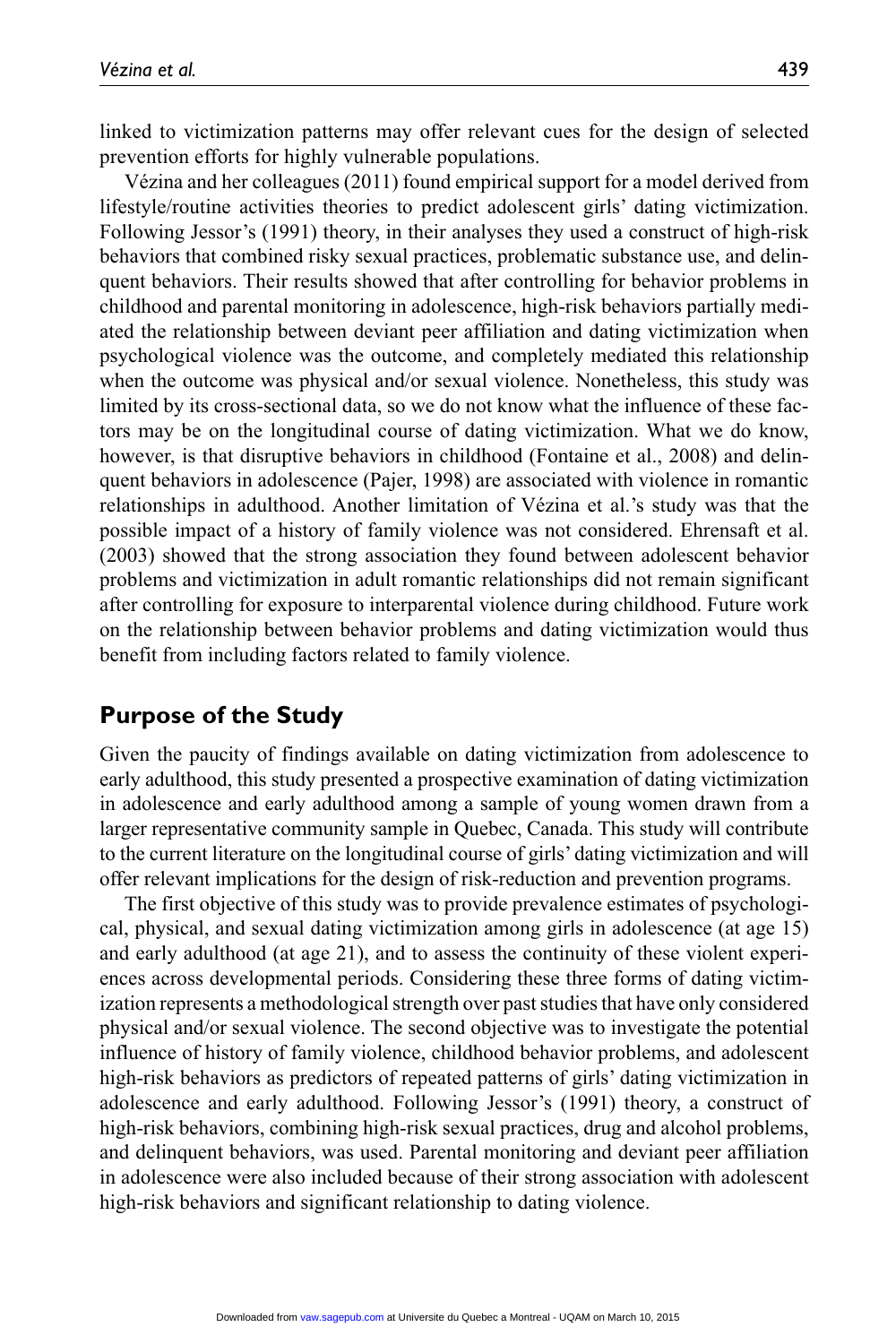# **Method**

## *Participants*

Participants were part of a longitudinal study initiated in 1986-1987 with a representative community sample, recruited using a multistage sampling procedure, of Frenchspeaking kindergarten children in the province of Quebec (Canada). This sample was representative of urban and rural settings of all regions of Quebec. Only children whose parents were born in Canada and whose mother tongue was French were included. The vast majority of participants were middle-class and Caucasian. Detailed information on sample selection and description is presented in Zoccolillo, Vitaro, and Tremblay (1999). Of the original sample of 1,390 girls involved in the longitudinal study, 929 agreed to participate in the adolescent assessment (*M* age = 15.68, *SD* = .48) and 858 in the early adulthood assessment (*M* age = 21.23, *SD* = .73). In the present analysis, only girls who had been dating during at least 2 weeks in the past year completed the adolescent dating victimization questionnaire ( $n = 550$ ). Finally, 443 of these 550 girls completed the young adult dating victimization measures. Based on the kindergarten assessment, there was no statistical difference between girls in the final sample and those who were not included in terms of mother-rated aggression-disruptiveness, *t*(958) = −.50, *p* = .62, parents' socioeconomic status—mothers: *t*(452) = .04, *p* = .97, fathers: *t*(726) = −33, *p* = .74—and mother's level of education, *t*(870) = −.41, *p* = .68.

## *Procedure*

The data for this study were drawn from a larger project. Only procedures and measures used in the current study are detailed here. When girls were in kindergarten, a first contact with their family was established through a letter sent to parents to invite them to participate in the study. Questionnaires were then sent to the schools, and teachers were in charge of sending them to the parents. Written consent was required from the parent and the teacher. When girls reached ages 15 and 21, a letter describing the study procedures and aims was sent to their homes. Research assistants then called participants by phone and scheduled interviews with those who agreed to participate in the study. At each time of data collection, interviews occurred in the girls' home, and participants received monetary compensation. This study was approved by the ethics board of the University of Montreal, and informed consent was obtained from all girls and from parents at the adolescent assessment, while at age 21, informed consent was required only from the participant. Trained research assistants conducted the interviews.

## *Measures*

*History of family violence (age 21).* Two indicators of family violence were used to create this composite score: (a) parent-to-child aggression and (b) exposure to interparental violence. First, psychological and physical violence inflicted by a mother or father figure was measured with a modified version of the *Parent–Child Conflict Tactics*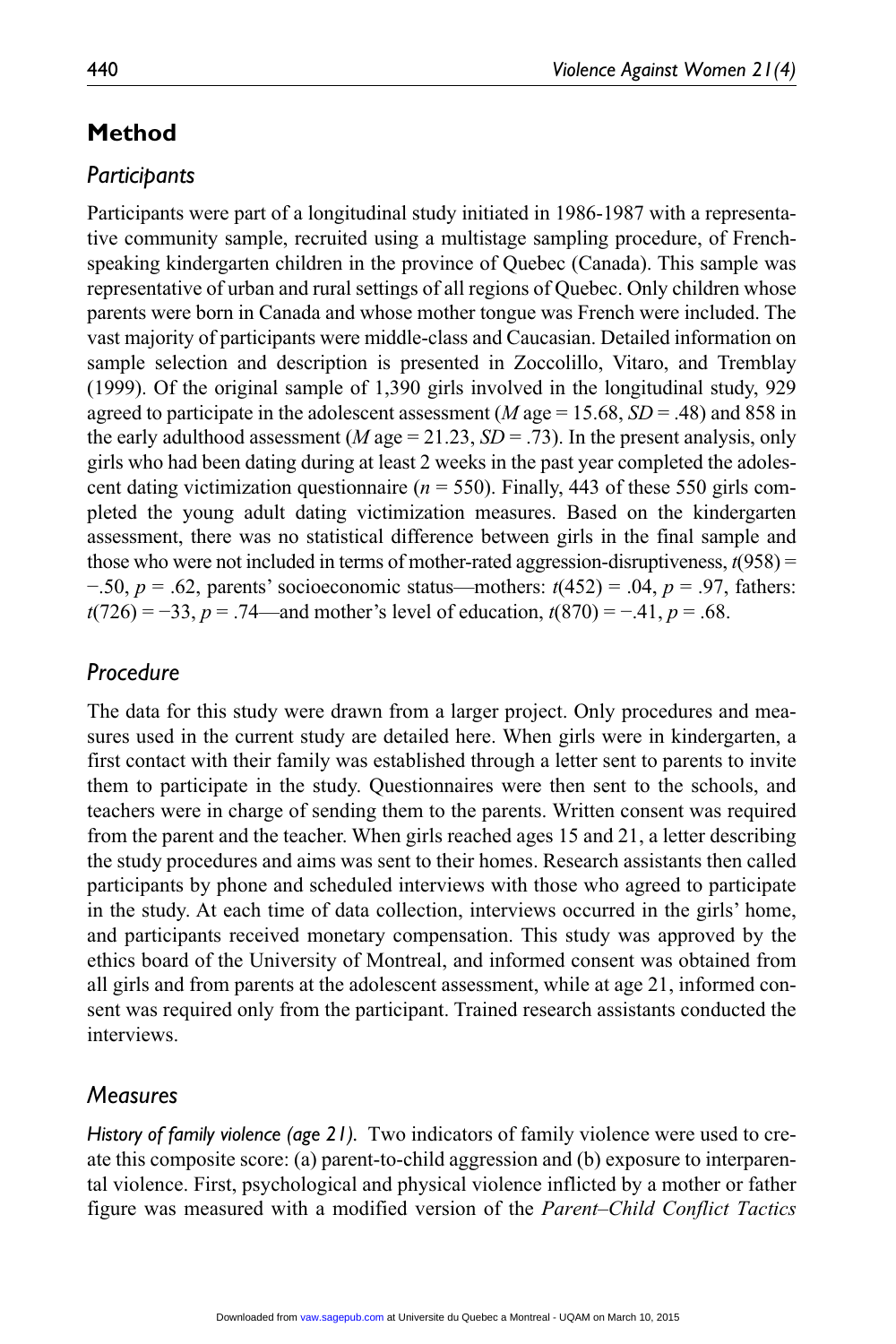*Scales* (CTSPC-CA; Straus, Hamby, Finkelhor, Moore, & Runyan, 1998). Participants were asked to report on 16 items rated on a 4-point Likert-type scale  $(0 = never, 1 = 1)$ *once or twice*,  $2 = 3\times10$  *times*,  $3 = 11$  *or more times*). They were asked to indicate how often while growing up they experienced from their parents each of the listed behaviors of psychological violence (4 items) and physical violence (12 items). As psychological and physical violence by parents were strongly correlated  $(r = .68)$ , these two variables were merged ( $\alpha$  = .89). Second, exposure to interparental violence was measured with items from the *Revised Conflict Tactics Scales* (CTS2; Straus, Hamby, Boney-McCoy, & Sugarman, 1996). Participants were asked to report using the same Likert-type scale how often while growing up they had witnessed their parents or caregivers engage in each of the listed behaviors of psychological violence (7 items) and physical violence (12 items) toward one another. Psychological and physical interparental violence were significantly correlated  $(r = .53)$  and the two variables were merged ( $\alpha$  = .93). Then a composite score of history of family violence was formed by summing and averaging scores from the two indicators measured (parentto-child aggression and exposure to interparental violence). Correlation between these two indicators was high  $(r = .60)$  and internal consistency for this composite score was adequate ( $\alpha = .72$ ).

*Parental monitoring in adolescence (age 15).* The parental monitoring scale included six items. Four items asked the participants how often their parents know where and with whom they are when they go out, at what time they usually come back home, and how they spend their time when they stay home. Participants also answered one item asking them how important it was for their parents to know about their activities and how many of their friends their parents had met. The items were standardized, and mean scores were used ( $\alpha$  = .64).

*Affiliation with deviant peers in adolescence (age 15).* We measured affiliation with deviant peers with nine (yes/no) items asking the participants whether their best female friend had ever run away from home, been expelled or suspended from school, and been arrested by the police. The other five items were about whether they had ever been part of a gang that committed deviant acts and the proportion of their friends who had ever been arrested, smoked cigarettes, and used drugs and alcohol  $(0 = none, 1 =$ *one or two*, 2 = *several of them*, 3 = *almost or all of them*). The items were standardized and the mean scores were used ( $\alpha = .68$ ).

*Childhood behavior problems (age 6).* When girls were in kindergarten, their mother completed the *Social Behavior Questionnaire* (SBQ; Tremblay et al., 1991) for their child. For the purpose of the present study, we used the aggression-disruptiveness scale (13 items). Each item was rated on a 3-point Likert-type scale ( $0 = did not apply$ , 1 = *applied sometimes*, 2 = *applied often*). The psychometric properties of the SBQ have been well documented (Tremblay, Vitaro, Gagnon, Piché, & Royer, 1992), and internal consistency for the aggression-disruptiveness scale was high in the present study ( $\alpha$  = .80).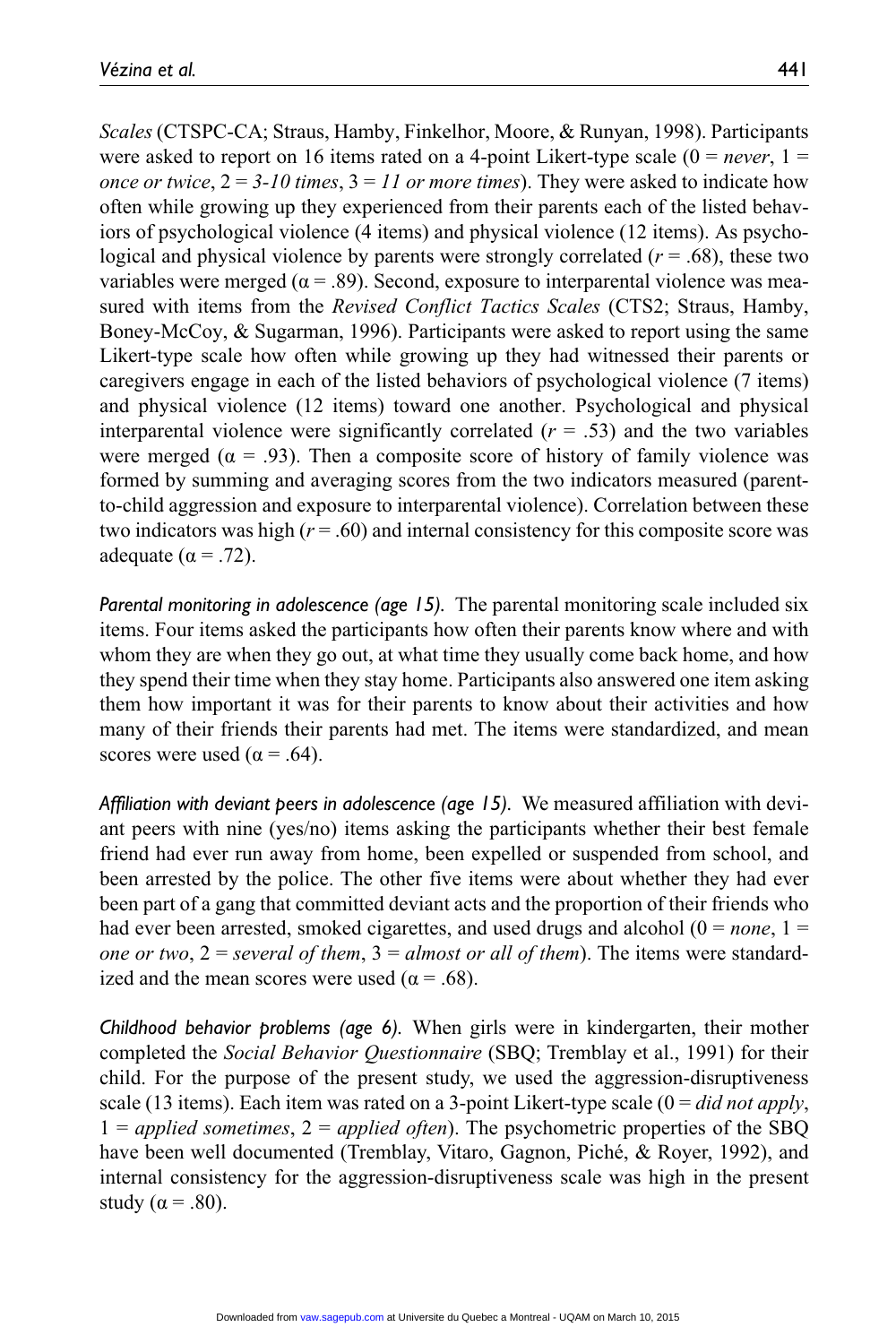*High-risk behaviors in adolescence (age 15).* Three indicators were included in this composite score of high-risk behaviors: (a) high-risk sexual behaviors, (b) problematic substance use, and (c) delinquent behaviors. For high-risk sexual behaviors, participants were asked to report on their age at first sexual intercourse (0 = *never had sexual intercourse*, 1 = *had first sexual intercourse at 14 years old or later*, 2 = *had first sexual intercourse before the age of 14*), their lifetime number of sexual partners, the number of "one night stands" they had during the past 12 months (rated from 0 to  $3 =$ *11 and more*) and the frequency at which they used a condom (0 = *never had sexual intercourse*, 1 = *always use condom*, 2 = *sometimes use condom*, 3 = *never use condom*). These four items were standardized and the mean scores were used ( $\alpha$  = .72).

For problematic substance use, we used a 12-item scale from Zoccolillo et al. (1999). Participants who had used alcohol or drugs more than 5 times in their life were asked to report the frequency of occurrence of problematic substance use on a 4-point Likert-type scale (ranging from 1 = *never* to 4 = *many times*). Each of the following problems was included in two questions (i.e., one pertaining to alcohol use, and the other to drug use): went to school intoxicated, got into fights while intoxicated, drove a motor vehicle while intoxicated, got into trouble with the police because of drugs or alcohol, engaged in sporting activities while intoxicated, and used drugs or alcohol before noon. Participants who had not used alcohol (*n* = 120) or drugs (*n* = 258) more than 5 times received a score of 0 on each alcohol or drug problem items. Mean scores were used ( $\alpha$  = .93).

For delinquent behaviors, we used 17 items from the Conduct Disorder Scale of the French version of the *Diagnostic Interview Schedule for Children–2.25* (DISC-2.25; Breton, Bergeron, Valla, Berthiaume, & St-Georges, 1998). Participants were asked to report whether they had engaged in a range of delinquent behaviors during the past 12 months. Mean scores were used ( $\alpha = 74$ ). Last, the composite score for high-risk behaviors was formed by standardizing and averaging the three indicators ( $\alpha$  = .74).

*Adolescent dating victimization (age 15).* Participants who had been dating for at least 2 weeks during the past year completed a questionnaire on their experience of dating violence. The questionnaire covered psychological, physical, and sexual violence with items adapted from the *Psychological Maltreatment of Women Inventory* (PMWI; Kasian & Painter, 1992), the *Conflict Tactics Scale* (CTS; Straus, 1979), and the *Sexual Experience Survey* (SES; Koss & Gidycz, 1985). To assess victimization patterns across the two time points, only items that were similar to those included in the dating violence questionnaire completed by participants in early adulthood (at age 21) were considered in the present analyses and are described here. Participants who had more than one relationship in the past year were asked to refer to the most difficult one, and to indicate how often they had experienced each of the behaviors presented on a 4-point Likert-type scale  $(0 = never, 1 = once or twice, 2 = 3-10 times, 3 = 11 or more$ *times*). For the psychological dating violence scale (three items), girls were asked to report how often their boyfriend had prevented them from seeing and speaking to friends, humiliated them or put them down, and controlled their schedule and demanded a report on what they have been doing. For the physical dating violence scale (seven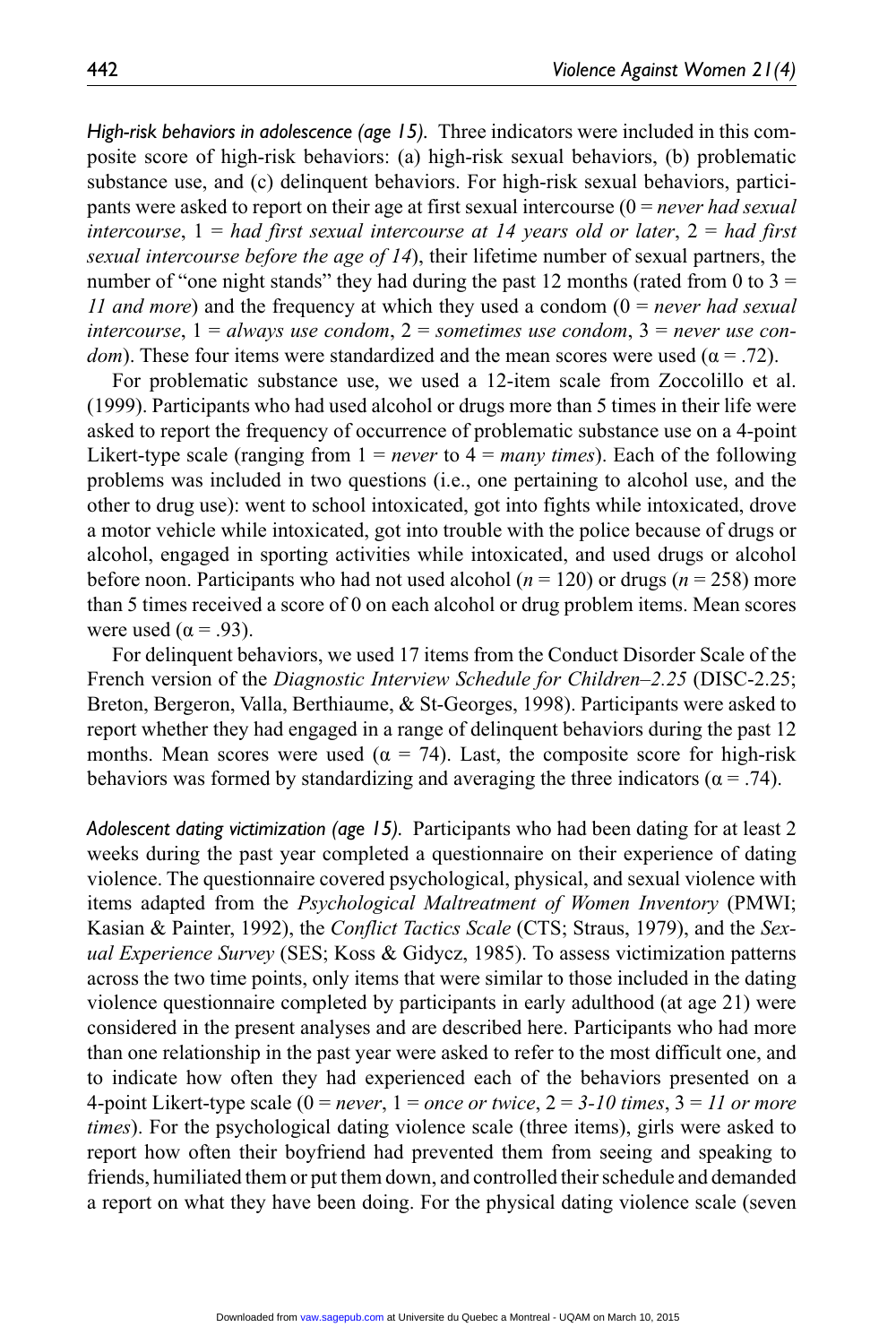items), they were asked to report how often their boyfriend had thrown an object at them, pushed or shoved them, slapped them, kicked them, hit them with an object, beaten them up, and threatened them with a knife. For the sexual dating violence scale (two items), girls were asked to report how often their boyfriend used arguments and pressure, used alcohol or drugs, or threatened them with or used some degree of physical force to incite them, first, to have sexual contacts (e.g., kissing, petting, or fondling) and second, to have a complete sexual intercourse. Internal consistency was satisfactory for the psychological violence scale ( $\alpha$  = .64). In contrast with our initial analytic plan, we could not examine repeated patterns of physical and sexual dating victimization separately because of the low frequency of sexually violent acts reported in early adulthood  $(n = 9; 2\%)$ . Consequently, we combined the physical and sexual violence scales. Internal consistency for this composite score was adequate ( $\alpha$  = .76).

*Early adulthood dating victimization (age 21).* Referring to their current romantic partner, or to their last partner if they were not currently involved in a romantic relationship, participants had to indicate how often their partner had engaged in each of the behaviors presented on a 4-point Likert-type scale (0 = *never*, 1 = *once or twice*, 2 = *3-10 times*, 3 = *11 or more times*). To assess psychological violence, we combined two items from the *Violence faite aux Filles dans les Fréquentations à l'Adolescence* questionnaire (VIFFA; Lavoie & Vézina, 2001) and two items from the CTS2 (Straus et al., 1996) into a single item to fit the number of items in the adolescent psychological dating violence scale ( $\alpha = .67$ ). Seven items evaluating physical violence and two items referring to sexual violence from the CTS2 were combined ( $\alpha = .84$ ).

*Repeated patterns of dating victimization in two developmental periods (at ages 15 and 21).* To derive our repeated patterns, we dichotomized our measures of dating victimization in adolescence and early adulthood. For adolescent psychological violence, all girls with a total score equal to or above the 75th percentile (score of 3) were assigned a value of 1, which meant that they reported sustaining multiple forms and/or repetitive acts of psychological violence; otherwise, a value of 0 was assigned. Using this criterion, 188 adolescent girls (42.4%) reported having experienced psychological violence. The same criterion was used to dichotomize the early adult psychological violence total score. One hundred seventy-eight young women (40.2%) reported having experienced psychological violence. For adolescent and early adult physical and sexual violence, girls who reported sustaining at least one act of violence from a romantic partner were assigned a value of 1; otherwise, a value of 0 was assigned. Seventy-five adolescent girls (16.9%) and 65 young women (14.7%) reported having experienced physical and/or sexual violence. Following Halpern and colleagues' (2009) procedure, four repeated patterns of dating victimization in two developmental periods were created. Women reporting no dating victimization both at 15 years old (adolescence) and at 21 years old (early adulthood) were classified as "not victimized"; those reporting victimization only at 15 years old were classified as "victimized in adolescence only"; those reporting victimization only at 21 years old were classified as "victimized in early adulthood only"; and those reporting victimization at both ages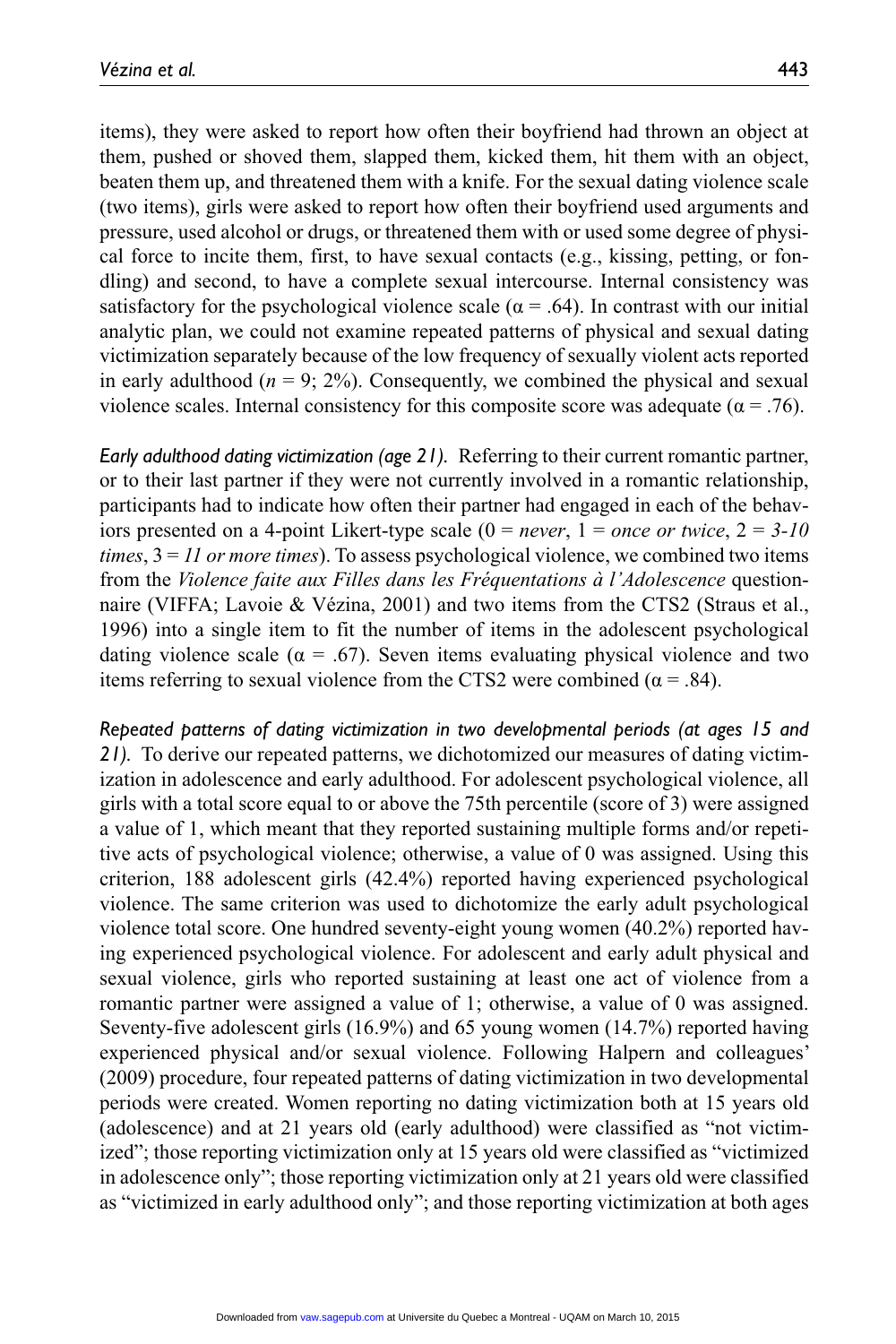were classified as "revictimized." These patterns were created separately for psychological violence and for physical/sexual violence. Results reveal that 22.6% (*n* = 100) of young women experienced psychological violence in adolescence only, 20.3% (*n* = 90) in early adulthood only, 19.9% (*n* = 88) reported psychological victimization at both developmental periods. Prevalence rates of repeated victimization patterns in two developmental periods for physical/sexual violence show that 13.1% (*n* = 58) of young women report victimization at age 15 only, 10.8% (*n* = 48) at 21 years only, and 3.8% (*n* = 17) reported experiencing physical/sexual victimization at both ages.

## **Statistical Analysis**

First, all variables were examined for normality following the guidelines provided by Tabachnick and Fidell (2001). To improve normality, square root transformations were performed on the following predictor variables: history of family violence, affiliation with deviant peers, and high-risk behaviors in adolescence. A reflection followed by square root transformation was also performed on parental monitoring and, as a result, higher scores need to be interpreted as indicating lower levels of parental monitoring in adolescence. Second, descriptive statistics were generated and correlations were conducted to assess associations among predictor variables. Third, univariate analyses of variance with post hoc Bonferroni tests were conducted for each predictor to evaluate potential differences among the four groups of young women (Group  $A =$  "not victimized," Group  $B =$  "victimized in adolescence only," Group  $C =$  "victimized in early adulthood only," and Group  $D =$  "revictimized"). Analyses were performed separately for repeated patterns of psychological dating victimization and for repeated patterns of physical/sexual dating victimization. Fourth, multinomial logistic regression analyses were conducted to examine the associations between family (history of family violence, parental monitoring in adolescence), peer (affiliation with deviant peers in adolescence), and individual (childhood behavior problems and adolescent high-risk behaviors) predictors and repeated patterns of dating victimization (psychological and physical/sexual victimization were examined separately) while controlling for mother's level of education.

## **Results**

### *Correlations*

Analyses revealed that only the two family factors (i.e., history of family violence and low parental monitoring in adolescence) were not significantly correlated with each other. However, these two factors were linked to peer and individual predictors. Specifically, history of family violence was moderately and positively correlated with affiliation with deviant peers  $(r = .19)$  and high-risk behaviors in adolescence  $(r = .25)$ , as with childhood behaviors problems  $(r = .18)$ . Perceiving a lower level of parental monitoring in adolescence was associated with higher levels of deviant peer affiliation (*r* = .28) and high-risk behaviors (*r* = .27). Childhood behavior problems was positively related to adolescent high-risk behaviors  $(r = .15)$ , but also with low parental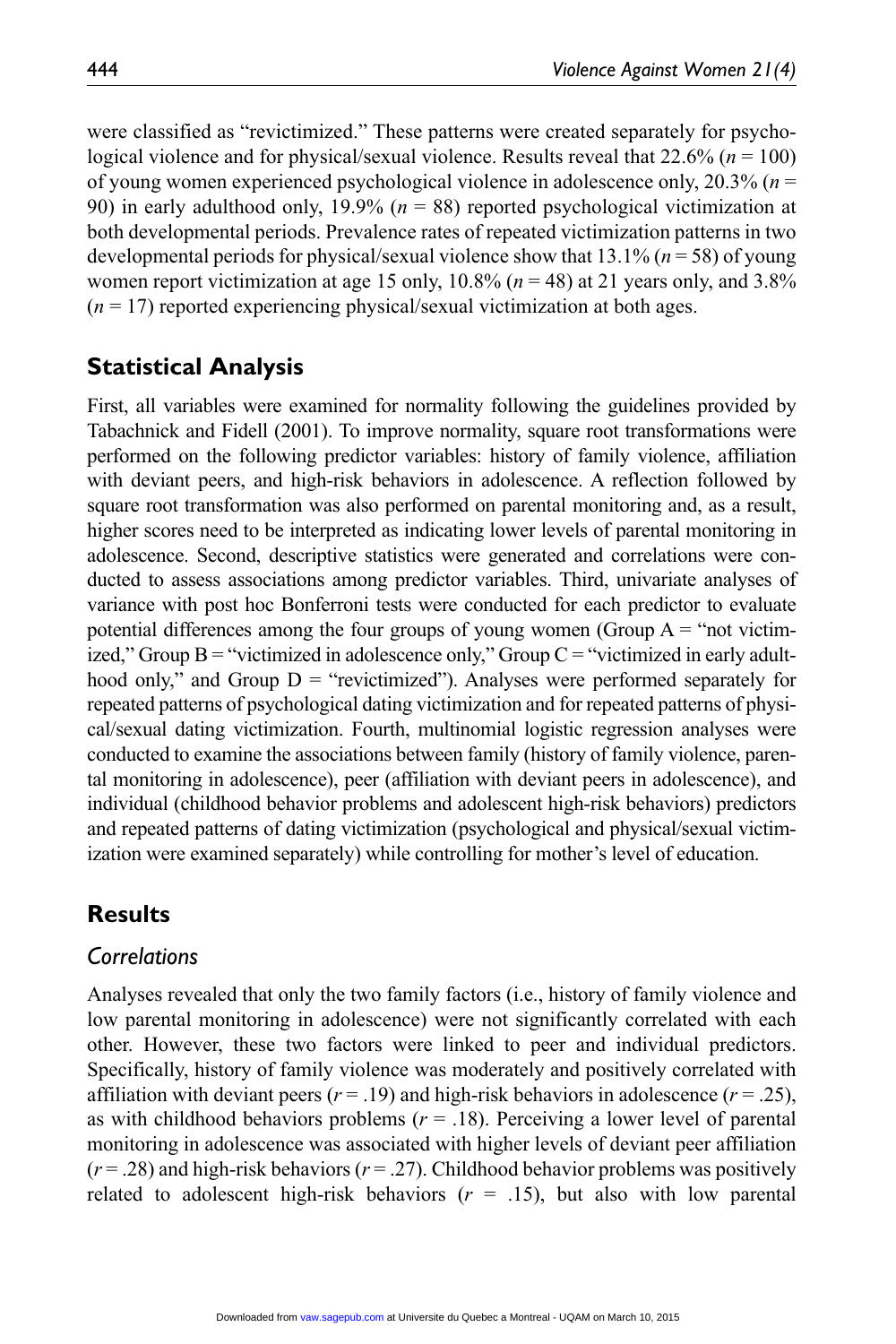monitoring  $(r = .09)$  and deviant peer affiliation in adolescence  $(r = .15)$ . Adolescent deviant peer affiliation and adolescent high-risk behaviors were correlated  $(r = .63)$ .

#### *Analysis of Variance*

A series of univariate ANOVA with Bonferroni post hoc tests were used to compare mean differences between the four groups of young women across family, peer, and individual predictors. Table 1 presents the results for repeated patterns of psychological dating victimization in two developmental periods. ANOVA results indicate that history of family violence, affiliation with deviant peers in adolescence, childhood behavior problems, and adolescent high-risk behaviors differ significantly across groups, and that the difference between groups was statistically marginal for low parental monitoring in adolescence  $(p < .10)$ . Among the four groups, young women classified as "revictimized" had the highest scores of history of family violence, adolescent deviant peer affiliation, childhood behavior problems, and adolescent high-risk behaviors (significantly higher than girls in the "not victimized" group). Young women in the "victimized in adolescence only" group had higher scores for adolescent deviant peer affiliation and adolescent high-risk behaviors than girls in the "not victimized" group. In addition, those who were "victimized in early adulthood only" reported a higher level of family violence and showed more childhood behavior problems than girls who reported no dating victimization both at 15 and 21 years old. No difference emerged between young women who reported psychological dating victimization in adolescence or in early adulthood but not both, and between these two groups and the "revictimized" group.

The same analyses were conducted for physical/sexual dating victimization, and results (see Table 2) reveal similar patterns: The omnibus test revealed significant differences across groups for history of family violence, adolescent deviant peer affiliation, and adolescent high-risk behaviors. Low parental monitoring in adolescence and childhood behavior problems did not significantly differ across groups for physical/ sexual dating victimization. Among the four groups, young women classified as "revictimized" had the highest scores of history of family violence (significantly higher than girls in the "not victimized" group), followed by girls in the "victimized in adolescence only" group, then by girls in the "victimized in early adulthood only" group. Similar to the results found for psychological dating victimization, girls who were physically and/or sexually "victimized in adolescence only" showed higher levels of deviant peer affiliation and high-risk behaviors in adolescence than girls who were "not victimized." Again, no difference was found between the "victimized in adolescence only" and the "victimized in early adulthood only" groups, and between these two groups and the "revictimized" group.

### *Multinomial Logistic Regression*

*Predicting psychological dating victimization.* Table 3 presents the results from a multinomial logistic regression model that examined the association between family,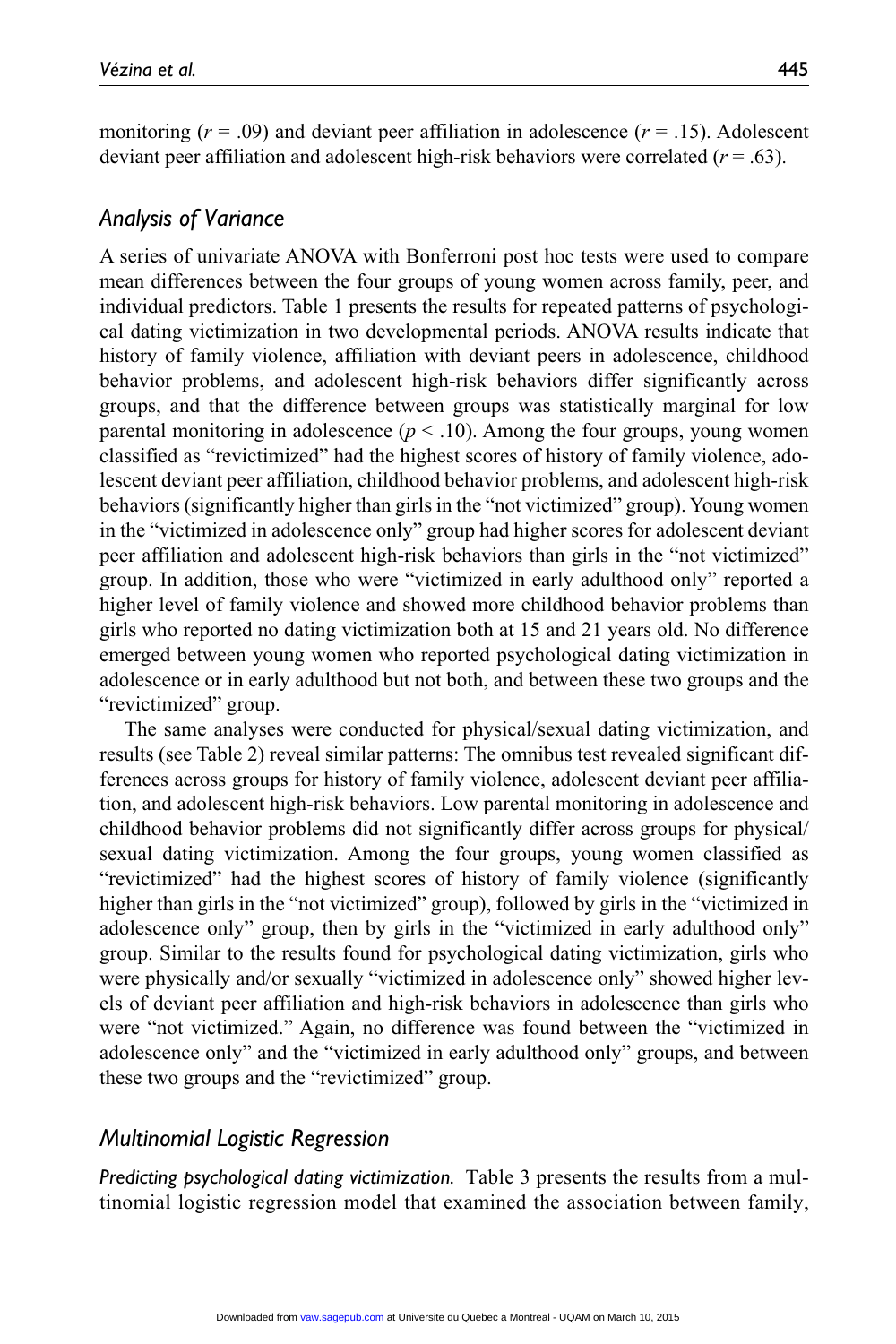| Table I. Means and<br>Periods.                                                                               |                           | Standard Deviations of Each Group for Repeated Patterns of Psychological Dating Victimization in Two Developmental |                            |                                    |                                |                          |                                     |  |  |
|--------------------------------------------------------------------------------------------------------------|---------------------------|--------------------------------------------------------------------------------------------------------------------|----------------------------|------------------------------------|--------------------------------|--------------------------|-------------------------------------|--|--|
|                                                                                                              | victimized<br>(A) Not     | (B) Victimized (C) Victimized<br>adolescence                                                                       | early adult.               | Revictimized<br>$\widehat{\Theta}$ |                                |                          | Mean difference $(p < .05)$         |  |  |
| Predictor                                                                                                    | $(n = 165)$<br>37.2%      | $(n = 100)$<br>22.6%                                                                                               | $(n = 90)$<br>20.3%        | $(n = 88)$<br>19.9%                | щ                              |                          | $A - B$ $A - C$ $A - C$ $B - C$ $D$ |  |  |
| History of family violence<br>litoring<br>Low parental mon<br>in adolescence<br>Family factors               | 3.31 (1.68)<br>3.47(0.45) | 3.90 (2.06)<br>3.60 (0.53)                                                                                         | 4.00 (2.24)<br>3.60 (0.48) | 4.58 (2.16)<br>3.59 (0.43)         | $8.27***$<br>2.51 <sup>m</sup> | $\bigg $                 | $-0.69 - 1.28$                      |  |  |
| Affiliation deviant<br>adolescence<br>Peer factor                                                            | peers in 2.44 (0.87)      | 2.79 (0.87)                                                                                                        | 2.74 (1.00)                | 2.84 (0.88)                        | $5.25**$                       | $-0.34$                  | $-0.40$                             |  |  |
| Childhood behavior<br>Individual factors<br>problems                                                         | 6.07(3.85)                | 7.04 (3.79)                                                                                                        | 7.58 (3.41)                | 8.08 (4.57)                        | $6.02**$                       | $\overline{\phantom{a}}$ | $-1.51 - 2.01$                      |  |  |
| High-risk behaviors in<br>adolescence                                                                        | 1.56(0.60)                | 1.78(0.67)                                                                                                         | 1.74(0.66)                 | $(650)$ $29$                       | $6.90*** -0.22$                |                          | $-0.36$                             |  |  |
| a Bonferroni post hoc tests were used.<br>"p < .10. *p < .05. **p < .01. ***p < .001.<br>Note. m = marginal. |                           |                                                                                                                    |                            |                                    |                                |                          |                                     |  |  |

446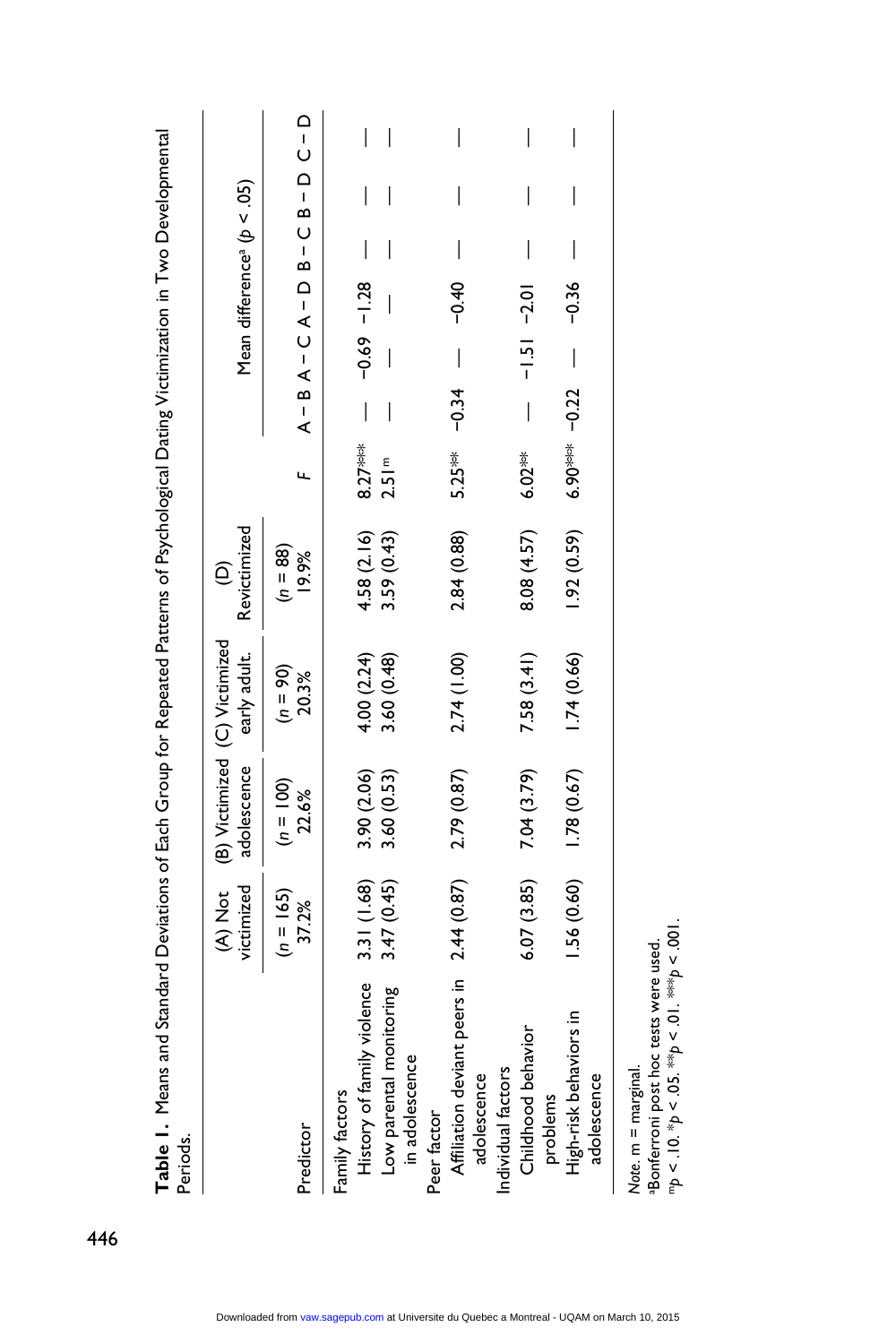| Table 2. Means and<br>Periods.                                                          | Standard Deviations of Each Group for Repeated Patterns of Physical/Sexual Dating Victimization in Two Developmental |                                                             |                           |             |                 |                              |                             |                               |  |
|-----------------------------------------------------------------------------------------|----------------------------------------------------------------------------------------------------------------------|-------------------------------------------------------------|---------------------------|-------------|-----------------|------------------------------|-----------------------------|-------------------------------|--|
|                                                                                         | victimized<br>(A) Not                                                                                                | (B) Victimized (C) Victimized<br>adolescence                | early adult. Revictimized |             |                 |                              | Mean difference $(p < .05)$ |                               |  |
| Predictor                                                                               |                                                                                                                      | (n = 320) 72.2% (n = 58) 13.1% (n = 48) 10.8% (n = 17) 3.8% |                           |             |                 |                              |                             | A - B A - C A - D B - D C - D |  |
| Family factors                                                                          |                                                                                                                      |                                                             |                           |             |                 |                              |                             |                               |  |
| History of family violence                                                              | 3.50 (1.82)                                                                                                          | 4.74 (2.26)                                                 | 4.46 (2.30)               | 5.37 (2.48) |                 | $12.31*** -1.24 -0.96 -1.87$ |                             |                               |  |
| Low parental monitoring<br>in adolescence                                               | 3.54(0.47)                                                                                                           | 3.56 (0.49)                                                 | 3.60 (0.50)               | 3.62(0.37)  | $\frac{40}{5}$  |                              |                             |                               |  |
| Peer factor                                                                             |                                                                                                                      |                                                             |                           |             |                 |                              |                             |                               |  |
| peers<br>Affiliation deviant<br>in adolescence                                          | 2.59 (0.85)                                                                                                          | 3.02(0.94)                                                  | 2.66 (1.07)               | 2.78 (1.23) | $3.71*$         | $-0.43$                      |                             |                               |  |
| Individual factors                                                                      |                                                                                                                      |                                                             |                           |             |                 |                              |                             |                               |  |
| Childhood behavior                                                                      | 6.90 (4.00)                                                                                                          | 7.67 (4.20)                                                 | 6.62(3.64)                | 7.53 (3.68) | 0.86            |                              |                             |                               |  |
| problems                                                                                |                                                                                                                      |                                                             |                           |             |                 |                              |                             |                               |  |
| High-risk behaviors in<br>adolescence                                                   | 1.65(0.62)                                                                                                           | 2.03 (0.65)                                                 | 1.78(0.65)                | 1.88(0.64)  | $6.55*** -0.38$ |                              |                             |                               |  |
|                                                                                         |                                                                                                                      |                                                             |                           |             |                 |                              |                             |                               |  |
| sts were used.<br><sup>a</sup> Bonferroni post hoc te<br>$*_{p}$ < .05. $*_{p}$ < .001. |                                                                                                                      |                                                             |                           |             |                 |                              |                             |                               |  |

447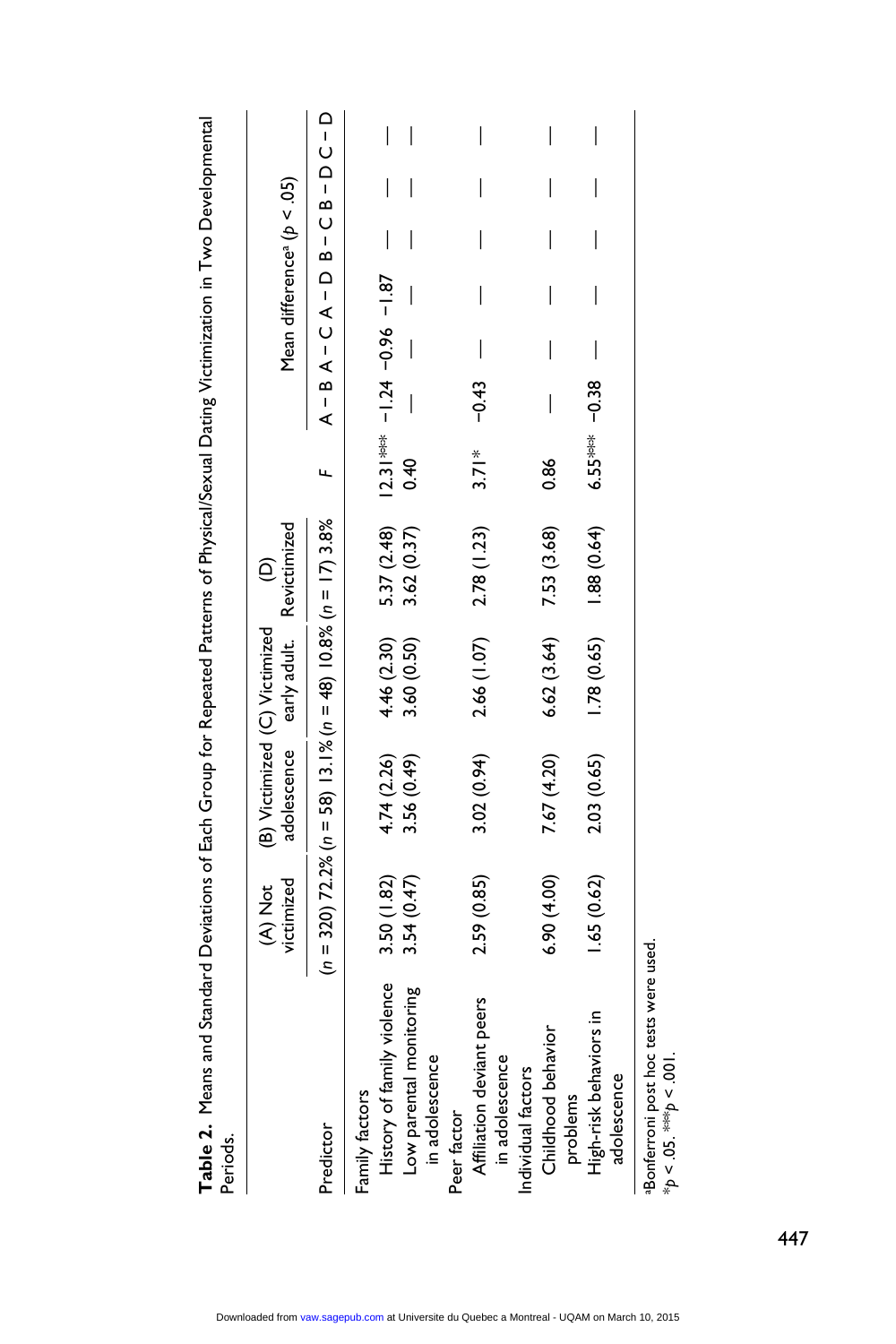| Predictor                                        | Victimized in<br>adolescence only<br>vs. not victimized<br>OR (95% CI) | Victimized in early<br>adulthood only vs.<br>not victimized<br>OR (95% CI) | Revictimized vs. not<br>victimized<br>OR (95% CI) |
|--------------------------------------------------|------------------------------------------------------------------------|----------------------------------------------------------------------------|---------------------------------------------------|
| <b>Family factors</b>                            |                                                                        |                                                                            |                                                   |
| History of family violence                       | $1.13$ [0.98, 1.30] <sup>m</sup>                                       | $1.18$ [1.03, 1.36]*                                                       | 1.29 [1.12, 1.48]***                              |
| Low parental monitoring<br>in adolescene         | 1.44 [0.80, 2.57]                                                      | 1.45 [0.79, 2.64]                                                          | $1.22$ [0.66, 2.27]                               |
| Peer factor                                      |                                                                        |                                                                            |                                                   |
| Affiliation with deviant<br>peers in adolescence | $1.35$ [0.92, 1.96]                                                    | $1.25$ [0.85, 1.84]                                                        | $1.12$ [0.75, 1.66]                               |
| Individual factors                               |                                                                        |                                                                            |                                                   |
| Childhood behavior<br>problems                   | $1.03$ [0.97, $1.11$ ]                                                 | $1.09$ [1.01, 1.17]*                                                       | $1.10$ [1.03, 1.18]**                             |
| High-risk behaviors in<br>adolescence            | $1.12$ [0.65, 1.91]                                                    | $1.06$ [0.61, 1.84]                                                        | $1.75$ [0.99, 3.11]*                              |

**Table 3.** Multinomial Logistic Regression Analysis of Relationships Among Family, Peer, and Individual Factors, and Repeated Patterns of Psychological Dating Victimization in Two Developmental Periods.

*Note.* Mother's level of education was controlled (results not shown). χ2 (18, *N* = 435) = 53.19, *p* < .001. The Nagelkerke  $R^2$  was .12 for the full model. m = marginal; OR = odds ratio; CI = confidence interval. <sup>m</sup>*p* < .10. \**p* < .05. \*\**p* < .01. \*\*\**p* < .001.

peer, and individual predictor variables and the repeated patterns of psychological dating victimization in two developmental periods, using the "not victimized" group as the referent category and controlling for mother's level of education. The findings indicate that low parental monitoring and deviant peer affiliation in adolescence were not significantly related to any pattern of psychological dating victimization. The three remaining predictors were significantly associated with one or more victimization patterns. Specifically, the more the girls have experienced family violence while growing up, the more they are likely to be classified in the "victimized in early adulthood only" group (odds ratio  $[OR] = 1.18, 95\%$  confidence interval,  $CI = [1.03, 1.36]$  and in the "revictimized" group (OR = 1.29, 95%)  $CI = [1.12, 1.48]$ . In other words, a 1-point increase in history of family violence was associated with a 1.18 increase in the odds of being "victimized in early adulthood only" and with a 1.29 increase in the odds of being "revictimized." History of family violence was also associated with an elevated risk for dating victimization "in adolescence only," but the relation was statistically marginal ( $p < .10$ ; OR = 1.13, 95% CI = [0.98, 1.30]). For both individual factors, childhood behavior problems and adolescent high-risk behaviors, higher scores were associated with an increased risk of being "revictimized" (respectively,  $OR = 1.10$ , 95% CI = [1.03, 1.18]; OR = 1.75, 95% CI = [0.99, 3.11]). A 1-point increase in childhood behavior problems was also associated with a 1.09 increase in the odds of being "victimized in early adulthood only."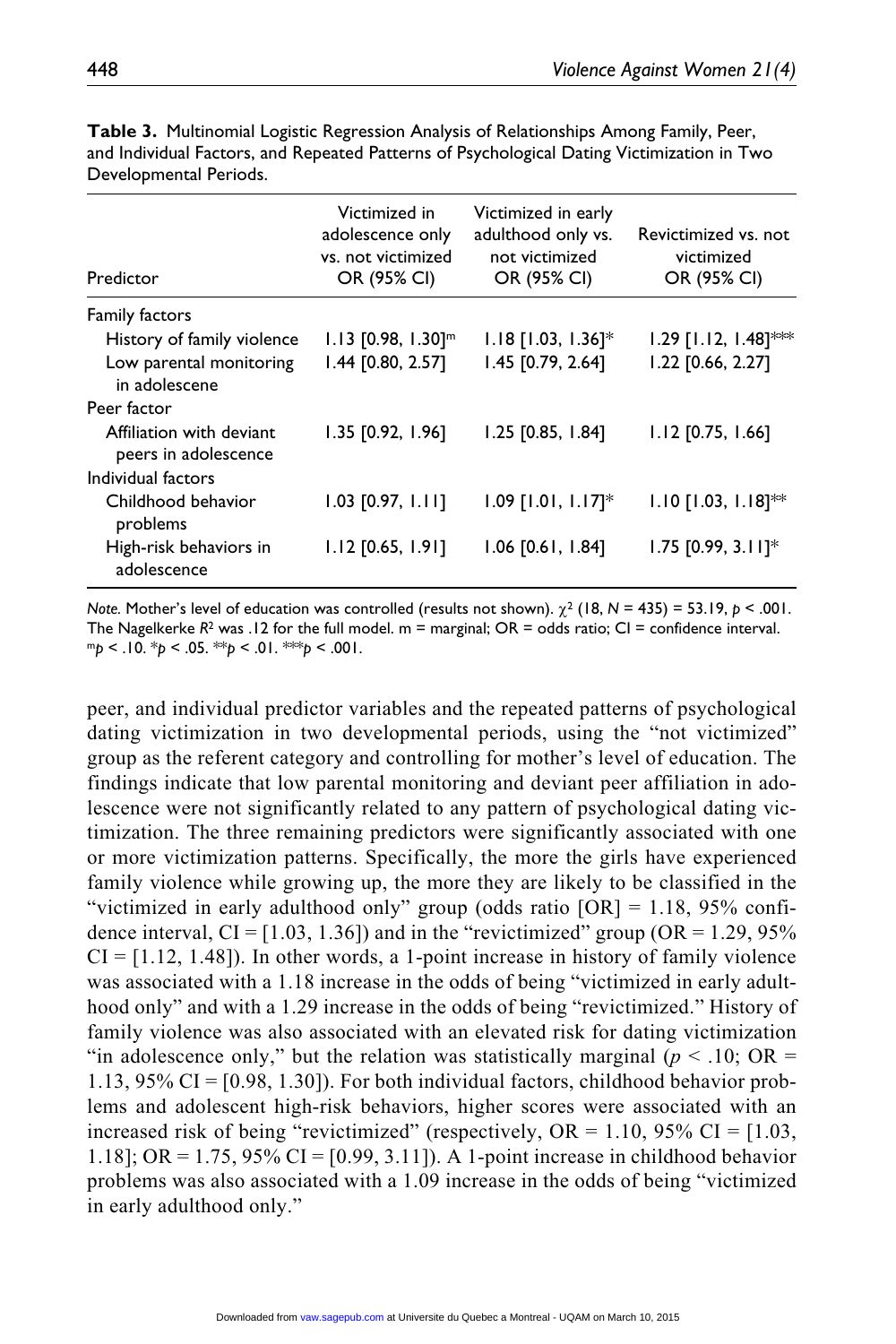| Predictor                                        | Victimized in<br>adolescence only<br>vs. not victimized<br>OR (95% CI) | Victimized in early<br>adulthood only vs.<br>not victimized<br>OR (95% CI) | Revictimized vs.<br>not victimized<br>OR (95% CI) |
|--------------------------------------------------|------------------------------------------------------------------------|----------------------------------------------------------------------------|---------------------------------------------------|
| Family factors                                   |                                                                        |                                                                            |                                                   |
| History of family violence                       | $1.25$ [1.09, 1.45]**                                                  | $1.29$ [1.11, 1.51]**                                                      | $1.47$ [1.17, 1.86]**                             |
| Low parental monitoring<br>in adolescence        | 0.74 [0.38, 1.42]                                                      | $1.18$ [0.60, 2.31]                                                        | $1.25$ [0.42, 3.75]                               |
| Peer factor                                      |                                                                        |                                                                            |                                                   |
| Affiliation with deviant<br>peers in adolescence | $0.73$ [0.38, 1.40]                                                    | 0.93 [0.59, 1.46]                                                          | 0.92 [0.45, 1.87]                                 |
| Individual factors                               |                                                                        |                                                                            |                                                   |
| Childhood behavior<br>problems                   | $1.00$ [0.93, $1.08$ ]                                                 | 0.95 [0.88, 1.04]                                                          | $0.98$ [0.86, 1.13]                               |
| High-risk behaviors in<br>adolescence            | $1.79$ [0.96, 3.32] <sup>m</sup>                                       | $1.21$ [0.63, 2.33]                                                        | $1.20$ [0.41, 3.50]                               |

**Table 4.** Multinomial Logistic Regression Analysis of Relationships Between Family, Peer, and Individual Factors, and Repeated Patterns of Physical/Sexual Dating Victimization in Two Developmental Periods.

*Note.* Mother's level of education was controlled (results not shown). χ2(18, *N* = 435) = 43.79, *p* < .01. The Nagelkerke  $R^2$  was .12 for the full model. m = marginal; OR = odds ratio; CI = confidence interval. <sup>m</sup>*p* < .10. \*\**p* < .01.

*Predicting physical/sexual dating victimization.* Table 4 presents the results from a multinomial logistic regression model that examined the association between family, peer, and individual predictor variables and the repeated patterns of physical/sexual dating victimization in two developmental periods, using the "not victimized" group as the referent category and controlling for mother's level of education. Again, results showed that history of family violence constitutes an important factor associated with all physical/sexual victimization patterns. Experiencing family violence while growing up is associated with increased odds of being "victimized in adolescence only"  $(OR = 1.25, 95\% \text{ CI} = [1.09, 1.45]),$  "victimized in early adulthood only"  $(OR = 1.29,$ 95% CI =  $[1.11, 1.51]$ , and of being classified in the "revictimized" group (OR = 1.47, 95% CI =  $[1.17, 1.86]$ ). High-risk behaviors in adolescence was also associated with an elevated risk for dating victimization "in adolescence only," but the relation was statistically marginal ( $p < 0.10$ ; OR = 1.79, 95% CI = [0.96, 3.32]).

# **Discussion**

The current study is, to our knowledge, one of the few to prospectively examine girls' dating victimization in adolescence and early adulthood. Our aim was twofold: (a) to document the prevalence of repeated patterns of psychological and physical/sexual dating victimization in two developmental periods, and (b) to examine, within the frameworks of an ecological model and lifestyle/routine activities theories, the potential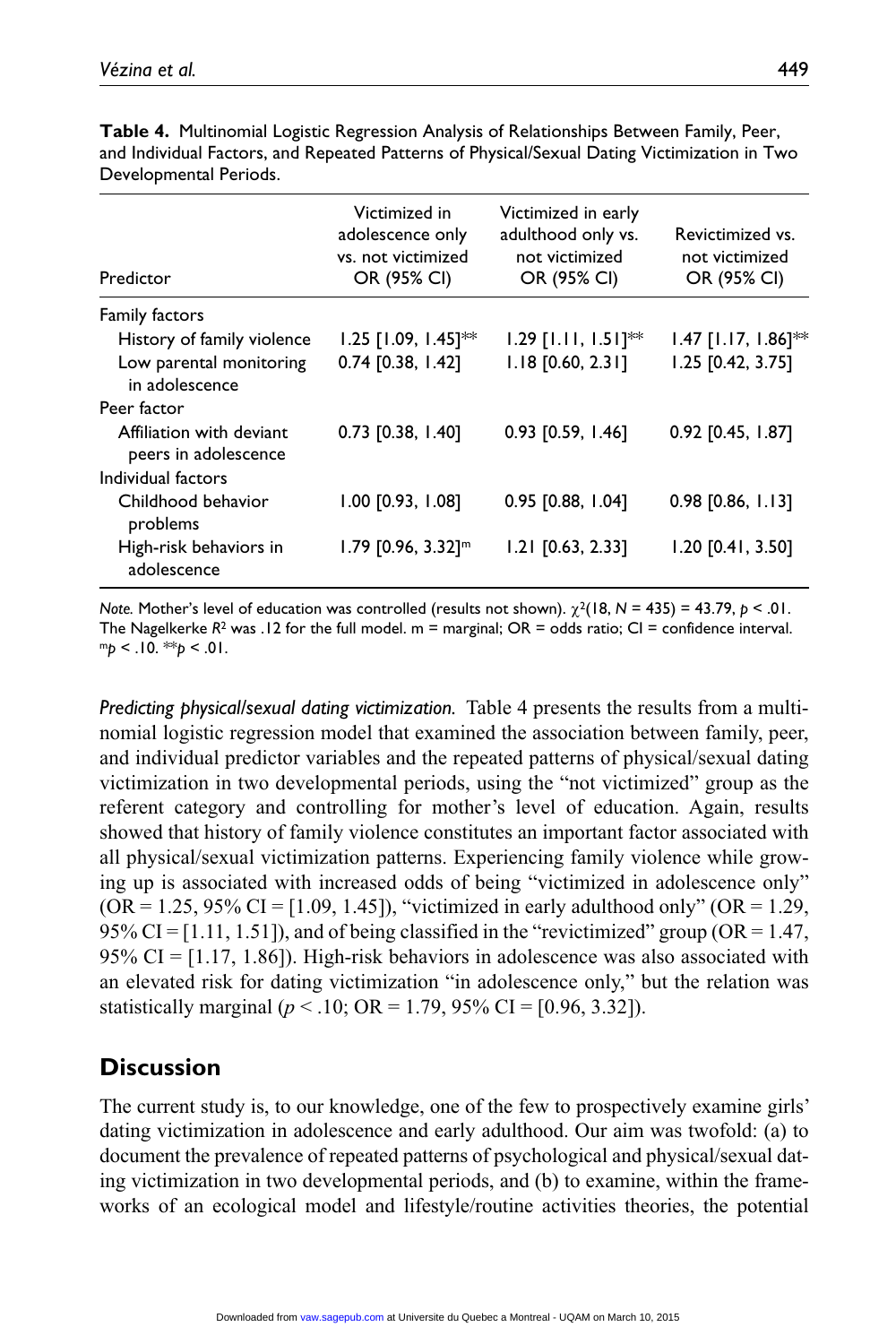contribution of family (history of family violence and low parental monitoring in adolescence), peer (deviant peer affiliation in adolescence), and individual factors (childhood behavior problems and adolescent high-risk behaviors) as predictors of repeated patterns of dating victimization. Given the detrimental effects associated with girls' dating victimization, research exploring potential factors associated with longitudinal patterns is important. A better understanding of these factors is likely to offer relevant clues for the elaboration of efficient preventive interventions for victimization in the context of dating relationships, as well as for reducing risks of revictimization. Although this study explored possible factors linked to victimization, it is important to mention that it by no means implies that women are in any way responsible for their victimization, as the responsibility for violence always rests on the perpetrator. This study, like others in the field (see, for instance, Franklin, Franklin, Nobles, & Kercher, 2012), attempts to further our knowledge, raise awareness, and prevent victimization by identifying possible factors that may enhance women's vulnerability in the hope of reducing this important social problem.

## *Prevalence of Repeated Patterns of Dating Victimization in Two Developmental Periods*

Results show that psychological victimization in girls' dating relationships is relatively common; in fact, almost two thirds (63%) of girls have experienced such violent experiences by early adulthood. All the victimization patterns were comparable on their prevalence rate. Findings indicate a cumulative prevalence rate of 43% for psychological victimization in adolescence and 40% for early adult psychological dating victimization. Direct comparison of prevalence rates is hampered by the fact that few studies have documented psychological victimization in early teenage relationships. Nevertheless, our results are relatively comparable with the estimate of 29% provided in a large representative sample of U.S. adolescents (Halpern et al., 2001). Our cumulative prevalence rate of 40% for early adult victimization, however, is somewhat lower than that observed in other studies (e.g., Magdol et al., 1997). This estimate may have been lower mainly because, in contrast with other studies, we did not consider a young woman to be a victim of psychological violence whenever she reported having experienced any of the psychological violence behaviors on the scale. Rather, only girls who had been subjected to multiple forms and/or repetitive acts of psychological violence were considered victimized. In this context, our finding that about 2 of 10 girls have experienced psychological violence in both adolescence and early adulthood is alarming.

The prevalence rates of longitudinal patterns of physical/sexual victimization found in the current study are slightly different from those reported by Halpern et al. (2009). Our findings suggest that almost 30% of girls had experienced physical and/or sexual violence by early adulthood. The most common prevalence pattern was "victimized in adolescence only" (13% vs. 9% in Halpern et al., 2009), whereas the prevalence of "victimized in early adulthood only" was substantively lower (11%) than the percentage reported by Halpern et al. (27%, Halpern et al., 2009). As a result, the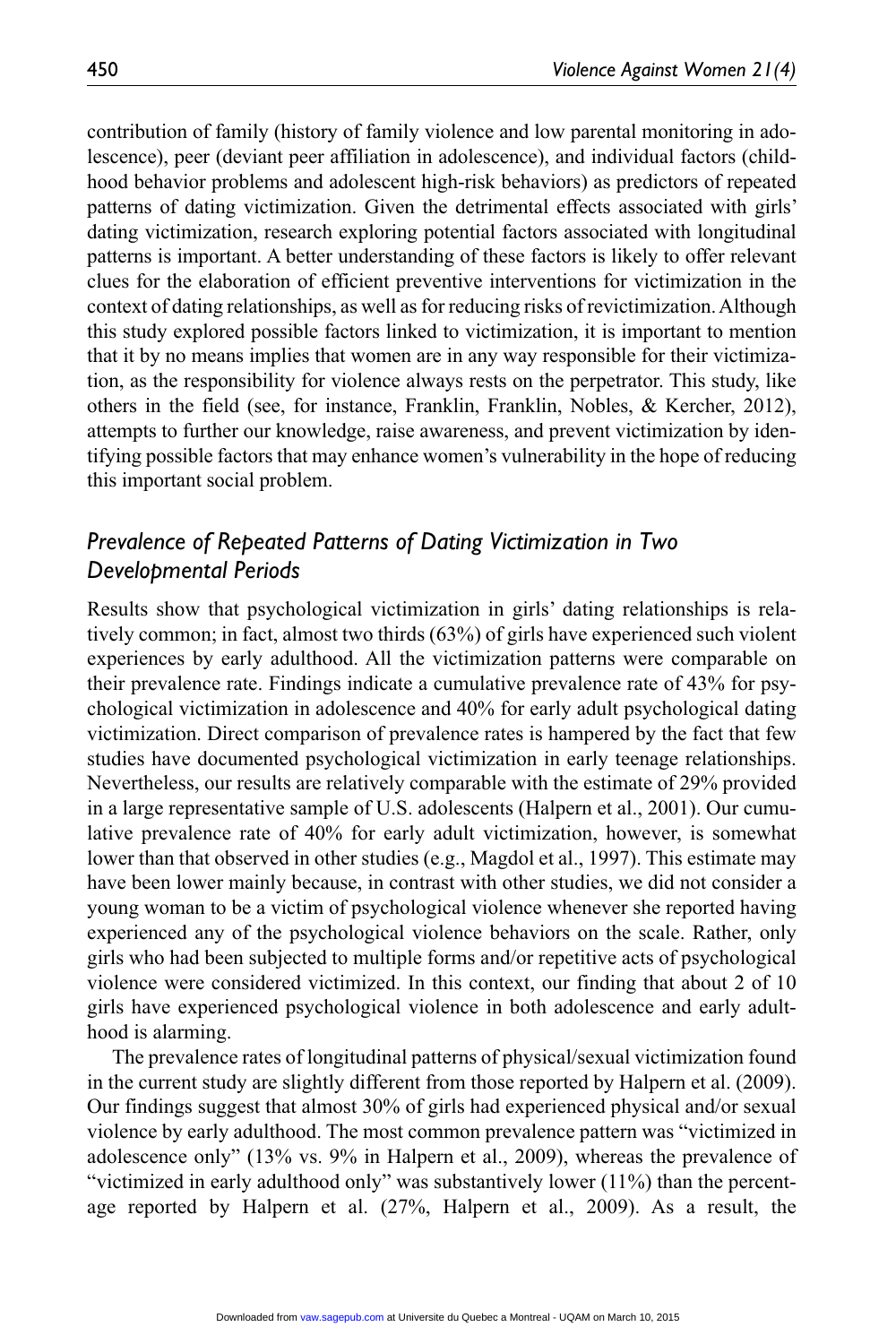revictimization pattern was lower in our study, with 4% of girls reporting physical/ sexual victimization at the two developmental periods (vs. 8% in Halpern et al., 2009). One possible explanation for the differences between our results and those presented by Halpern et al. (2009) is that their measure included an item asking participants whether their partner "had threatened them with violence." Because this item tends to be endorsed more frequently than those describing direct acts of physical violence (Magdol et al., 1997), the rate of physical/sexual prevalence in early adulthood would probably have been higher in this study if we had included this item. Also, the reference period used in dating victimization measures and therefore the possible number of relationships considered (current and/or including past relationships) differed across studies, making a direct comparison more difficult. Nonetheless, our cumulative adolescent estimate of physical/sexual dating victimization is consistent with previous research (Halpern et al., 2001; Silverman, Raj, & Mucci, & Hathaway, 2001), whereas our early adult cumulative prevalence rate is lower than that in other studies (Ehrensaft et al., 2003; Magdol et al., 1997).

### *Predictors of Repeated Patterns of Dating Victimization in Two Developmental Periods*

For psychological dating violence, as predicted, results showed that a higher level of exposure to family violence in childhood, a higher level of behavior problems in childhood (i.e., aggression and disruptiveness at age 6), and a higher level of adolescent highrisk behaviors (i.e., high-risk sexual behaviors, problematic substance use, and delinquent behaviors at age 15) were all associated with an increased probability of experiencing victimization both at age 15 and age 21 ("revictimized" pattern). History of family violence and childhood behavior problems were also linked to the "victimized in early adulthood only" pattern, and the association between history of family violence and the "victimized in adolescence only" pattern was marginally significant. Contrary to the results found in univariate analyses, adolescent deviant peer affiliation, when included in a multivariate model, was no longer associated with any victimization patterns.

For physical/sexual dating violence, as anticipated, history of family violence emerged as a significant predictor for all the victimization patterns, including the group sustaining revictimization. Nevertheless, contrary to our expectations, childhood behavior problems and adolescent high-risk behaviors were not associated with any victimization patterns. Only adolescent high-risk behaviors were linked to the "victimized in adolescence only" pattern, but these associations were statistically marginal. The failure to find an association between these two individual factors and specifically the "revictimized" pattern of physical/sexual dating victimization may be due to a lack of statistical power (only 17 participants were classified as "revictimized"), rather than to the true absence of such a relationship.

Overall, the current longitudinal study contributes to the literature by identifying some factors that may place girls at increased risk not only to be victimized in adolescence but also to be revictimized 5 or 6 years later in the context of their romantic relationships in early adulthood. Our findings suggest that girls with a history of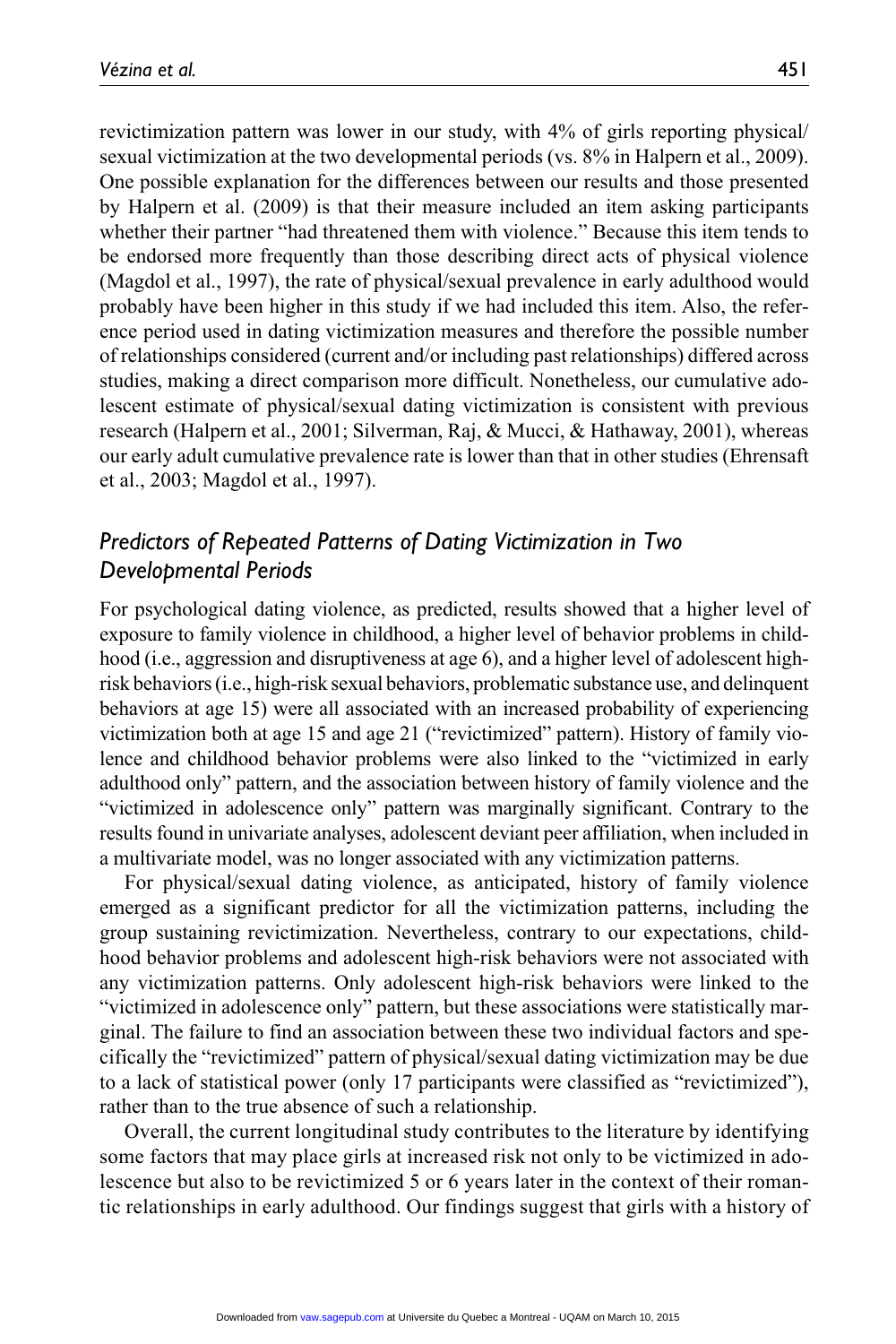family violence may be at greater risk of experiencing dating violence (psychological and physical/sexual) either in adolescence or early adulthood only, or at both developmental periods. Such results are not only consistent with past empirical reports linking violence in the family of origin and violence in the context of romantic relationships (Ehrensaft et al., 2003; Olsen, Parra, & Bennett, 2010) but also document an association with revictimization, which has been rarely explored in prior studies.

Moreover, our results indicate that girls with a history of childhood behavior problems or adolescent high-risk behaviors may also be at greater risk of being the victim of psychological violence in the context of their romantic relationships at both adolescence and early adulthood. Such results are consistent with past research linking childhood behavior problems (Magdol et al., 1998; Woodward, Fergusson, & Horwood, 2002), adolescent high-risk behaviors (Eaton et al., 2007; Gover, 2004; Howard & Wang, 2003), and dating victimization. Although it would be tempting to conclude that behavior problems in childhood and adolescent high-risk behaviors are both part of a single developmental chain that increases the risk of being victimized by a romantic partner in adolescence or young adulthood, our results do not fully support this hypothesis. In fact, in the present study the correlation between childhood behavior problems and adolescent high-risk behaviors was statistically weak  $(r = .15)$ .

One possible explanation for this finding is provided by the taxonomic theory (Moffitt, 1993). This theory suggests that antisocial behaviors can follow two trajectories: (a) those behaviors can begin early in childhood and persist throughout life, or (b) they can be limited to adolescence. The childhood-onset trajectory differs from the adolescent-onset one because they have distinct etiologies and different outcomes across the adult life course, but young women in both trajectories appear to be at greater risk of being victimized in their romantic relationships. Woodward et al. (2002) found that the risk was highest for women with early onset problems, but those with late onset problems were still at higher risk than their counterparts who had no history of antisocial problems. In fact, although young women with childhood-onset and adolescent-onset antisocial behaviors have different childhood backgrounds, they may share similar experiences during adolescence, including deviant peer affiliation, time spent in unsupervised social settings, and manifestations of high-risk behaviors. According to lifestyle/routine activities theories, such experiences may increase the likelihood of victimization (Spano & Freilich, 2009) possibly by increasing exposure to potential aggressors.

Lifestyle/routine activities theories may be relevant to explaining dating revictimization among young women with childhood-onset problem behaviors. Although rare, some women continue to exhibit high-risk behaviors throughout adulthood (Moffitt  $\&$ Caspi, 2001), and this may place them at greater risk for repeated victimization. However, these theories can hardly explain why young women with adolescent-limited antisocial behaviors may also be revictimized. Other models, such as state dependence theory (Ousey, Wilcox, & Brummel, 2008), should be explored. This theory proposes that revictimization is attributable to individual and/or social context changes resulting from prior victimization. For example, Roberts et al. (2003) found that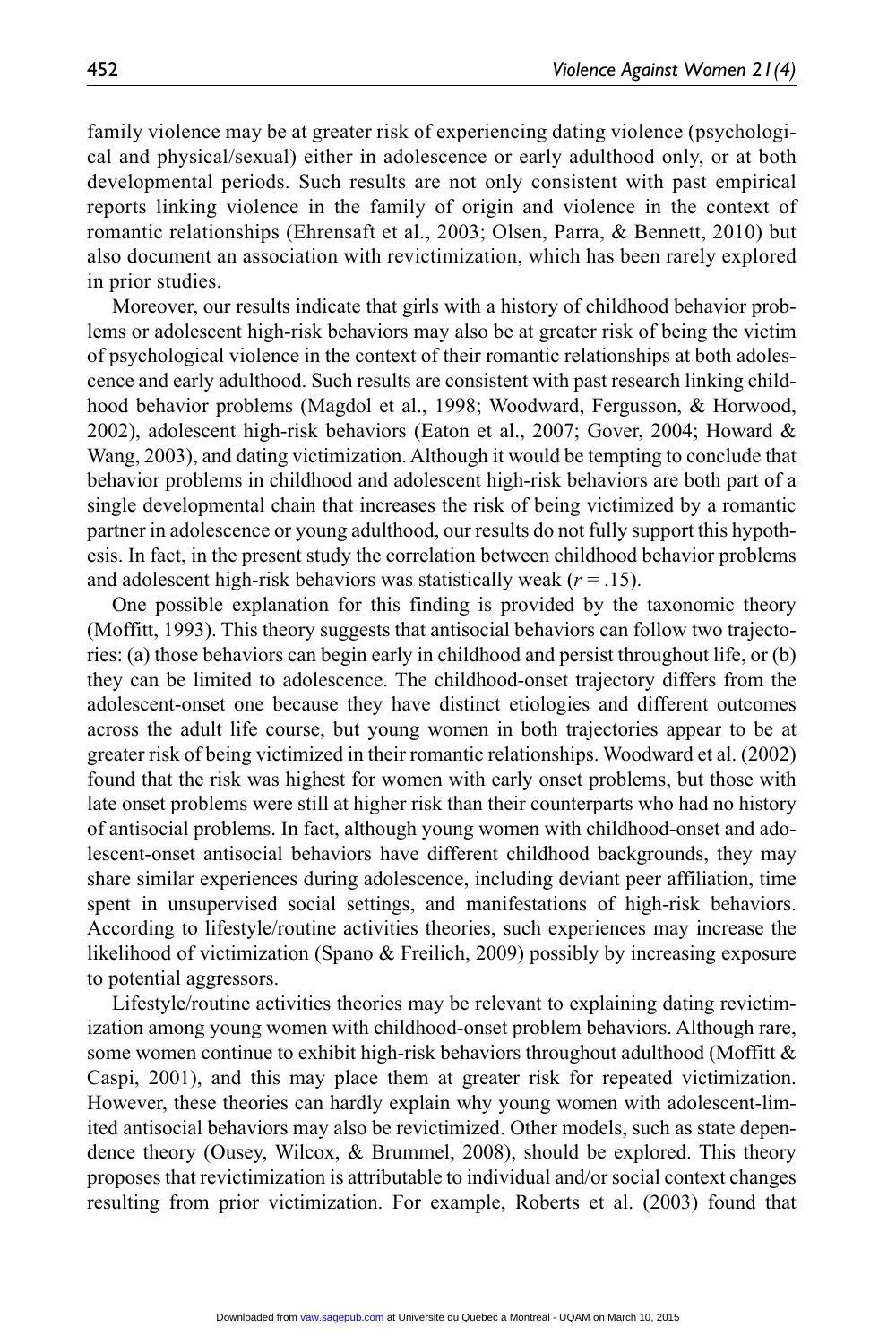depressed mood, suicidal behavior, and high-risk behaviors were not only precursors of adolescent dating victimization but were also consequences of it. The mechanisms by which exposure to violence, whether in the family environment or in the first romantic relationship, influences later risk of revictimization need to be documented. A number of potential mediators can be explored as the sequelae associated with a history of family violence is likely to be associated to greater exposure to at-risk situations. The aftermath of family violence may translate into emotion regulation difficulties, posttraumatic stress symptoms, and avoidant coping which in turn may increase the vulnerability of youth to dating violence or revictimization (Ghimire  $\&$ Follette, 2012). In turn, this heightened vulnerability may be perceived as an appealing target for men's violence. Avoidant coping may involve reliance on alcohol or drugs, or increased number of sexual partners, in an attempt to cope with or overcome the trauma experienced or as a strategy to avoid triggers of past traumatic experiences (Briere & Scott, 2006). Anxious-ambivalent attachment style often characterized the intimate relationships of maltreated youths (Wolfe, Wekerle, Reitzel-Jaffe, & Lefebvre, 1998), and a sense of helplessness may make it more difficult for survivors of past abuse to identify violent behavior and to break away from abusive relationships (Banyard, Arnold, & Smith, 2000).

### *Limitations*

The use of longitudinal data and the assessment of multiple types of dating violence are notable strengths of this study, but some limitations also need to be acknowledged. Our sample was predominantly Caucasian and middle-class, which may limit the generalizability of the findings to a broader population of young women. Because this is the rare study to our knowledge to document prospectively the prevalence of psychological and physical/sexual dating victimization among girls in adolescence and early adulthood, it would be useful to replicate this study using a larger and more diverse sample, and thereby increase the generalizability of our findings. Finally, the reference period used in our dating victimization measures—referring to a limited period (1 year) and to one romantic partner—may be associated with an underestimation of the prevalence rates of victimization. The vast majority of studies have evaluated violence with scales that ask participants to indicate whether and how often they experienced specific behaviors (e.g., insults, threats, being pushed, forced to have sex). For many authors, these scales are not sufficient to capture the complexity of the situations as they do not assess the circumstances, motivations and intentions, nor the context or severity of the behaviors (Foshee & Reyes, 2011).

### *Clinical and Policy Implications*

Despite the limitations of the present study, our findings have several implications for the prevention of dating violence. In fact, our findings indicate that girls with a history of family violence in particular may be at higher risk of being victimized in dating relationships as well as to be subsequently revictimized in early adulthood.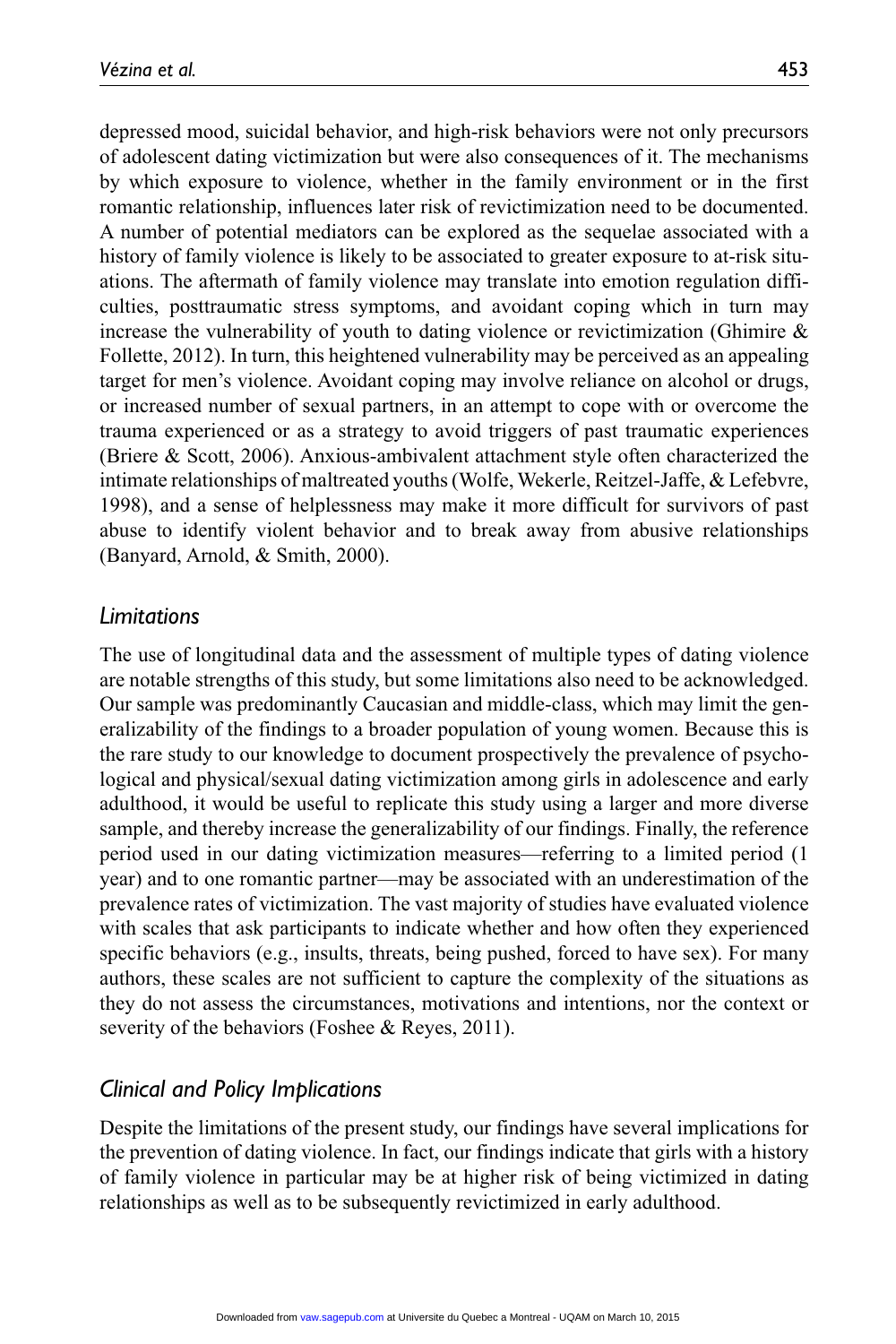Thus, selective prevention efforts targeting girls under child protective services or vulnerable following exposure to family violence may represent an important avenue to pursue. The consequences associated with these traumatic experiences need to be addressed to end the cycle of victimization. As an example, the *Youth Relationships Project* was offered in community settings to 158 teenagers aged 14 to 16 with a history of child abuse (Wolfe et al., 2003). The program was shown efficient to reduce psychological and physical violence.

Moreover, our findings suggest that girls with a history of childhood behavior problems and/or adolescent high-risk behaviors deserve particular attention from practitioners who design awareness, risk-reduction, and preventive measures. One promising avenue in addressing this issue is the *Fourth R* project, a school-based prevention program recently developed and implemented in several Canadian provinces (Wolfe, 2006; Wolfe et al., 2009). This program is particularly innovative and relevant with regard to our findings because it aimed at reducing both adolescent violence (i.e., bullying, peer and dating violence) and related risky behaviors, such as substance use and risky sexual practices. This program targets youths in Grades 9 to 11 and promotes the development of healthy relationships and responsible choices within the social context of adolescence.

Another interesting avenue would be that applied research targeting youth violence prevention includes partner violence as a major outcome (Ehrensaft, 2008). Because antisocial, delinquent, and high-risk behaviors are more visible than dating victimization, girls who display high-risk behaviors would be easier to reach through intervention programs for youth presenting antisocial behavior than through traditional programs targeting dating violence specifically. Moreover, our results suggest that adolescent girls with a history of childhood behavior problems could benefit from preventive initiatives implemented earlier. Many prevention programs that target youth antisocial behavior start in childhood (e.g., *Fast Track Program*; The Conduct Problems Prevention Research Group, 2002). Future research should thus explore whether antisocial behavior prevention efforts have an impact on girls' dating victimization in adolescence and early adulthood, or at both developmental periods.

In sum, our analyses showed that history of family violence, childhood behavior problems, and adolescent high-risk behaviors are associated with several patterns of dating victimization, including revictimization by young adulthood, even after controlling for low parental monitoring and affiliation to deviant peers in adolescence. Consequently, the current data highlight the importance of early intervention with girls who have lived in violent families and those who may develop behavior problems to prevent developmental trajectories that could lead to adult victimization. Moreover, preventing and treating behavior problems, on one hand, and intervening in high-risk behaviors and dating violence concurrently on the other hand, may be key factors in the prevention of victimization in the context of romantic relationships.

#### **Acknowledgments**

The authors thank the girls, their families, and their teachers who participated in this research project; Hélène Beauchesne and the Research Unit on Children's Psychosocial Maladjustment staff for their assistance in data collection and administration of the project; and Marie-Hélène Véronneau for help in the preparation of this article.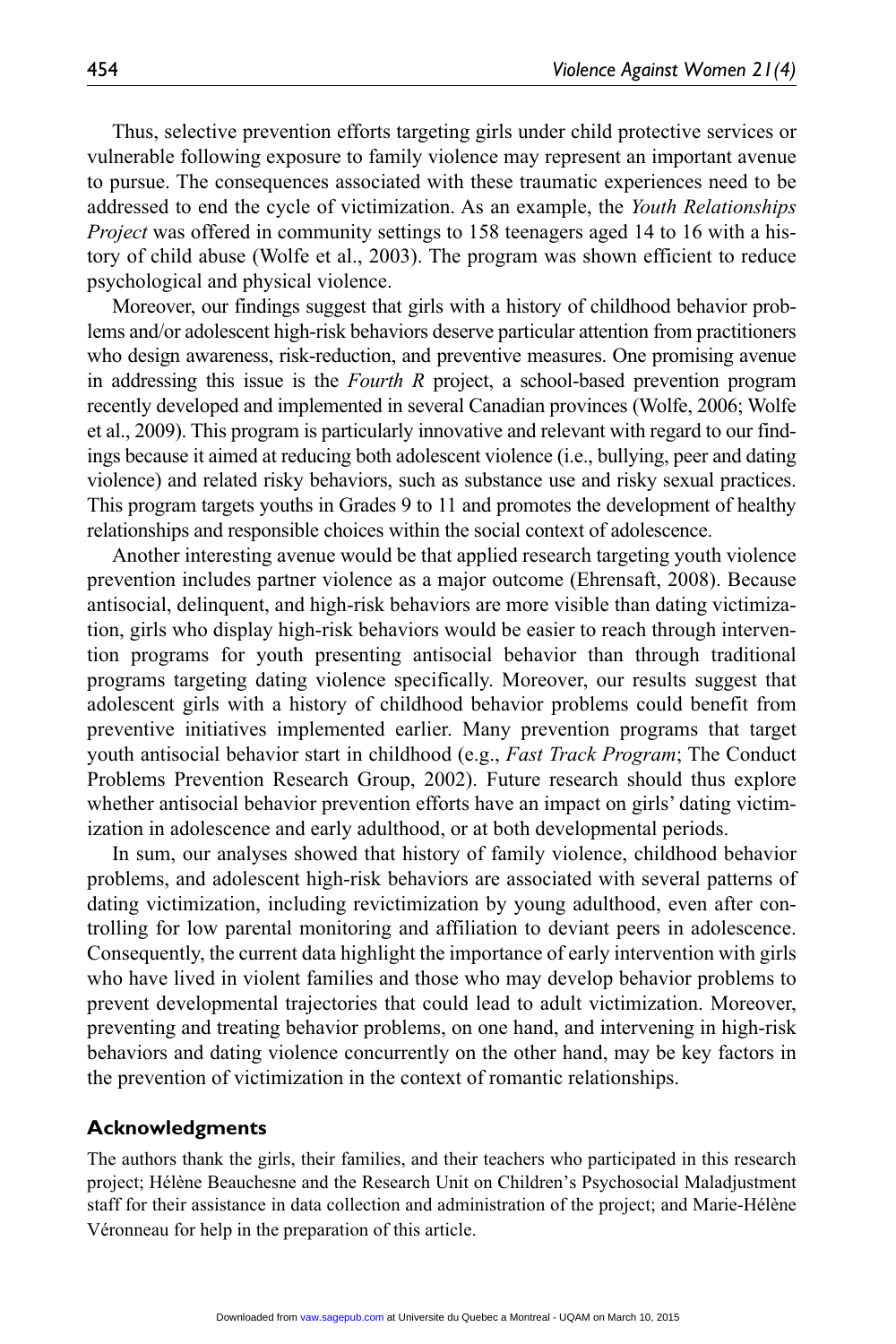#### **Declaration of Conflicting Interests**

The author(s) declared no potential conflicts of interest with respect to the research, authorship, and/or publication of this article.

### **Funding**

The author(s) disclosed receipt of the following financial support for the research, authorship, and/or publication of this article: This research was supported by grants from the National Health Research Development Program and the Social Sciences and Humanities Research Council (SSHRC) of Canada, and from the Fonds pour la formation des chercheurs et l'aide à la recherche and the Conseil québécois de la recherche sociale of Quebec. The first author received doctoral scholarships from the Canadian Institutes of Health Research (CIHR), the Centre de recherche interdisciplinaire sur les problèmes conjugaux et les agressions sexuelles (CRIPCAS) and the Centre interdisciplinaire sur la violence familiale et la violence faite aux femmes (CRI-VIFF).

### **References**

- Ackard, D. M., Eisenberg, M. E., & Neumark-Sztainer, D. (2007). Long-term impact of adolescent dating violence on the behavioral and psychological health of male and female youth. *Journal of Pediatrics*, *151*, 476-481.
- Bandura, A. (1977). *Social learning theory*. New York: General Learning Press.
- Banyard, V. L., Arnold, S., & Smith, J. (2000). Childhood sexual abuse and dating experiences of undergraduate women. *Child Maltreatment*, *5*, 39-48.
- Begle, A. M., Hanson, R. F., Danielson, C. K., McCart, M. R., Ruggiero, K. J., Armstadter, A. B., et al. (2011). Longitudinal pathways of victimization, substance use, and delinquency: Findings from the National Survey of Adolescents. *Addictive Behaviors*, *36*, 682-689.
- Breton, J. J., Bergeron, L., Valla, J. P., Berthiaume, C., & St-Georges, M. (1998). Diagnostic interview schedule for children (DISC-2.25) in Quebec: Reliability findings in light of the MECA study. *Journal of the American Academy of Child & Adolescent Psychiatry*, *37*, 1167-1174.
- Briere, J., & Scott, C. (2006). *Principles of trauma therapy: A guide to symptoms, evaluation, and treatment*. Thousand Oaks, CA: Sage.
- Chen, X. (2009). The linkage between deviant lifestyles and victimization. *Journal of Interpersonal Violence*, *24*, 1083-1110.
- Chiodo, D., Crooks, C. V., Wolfe, D. A., McIsaac, C., Hughes, R., & Jaffe, P. G. (2012). Longitudinal prediction and concurrent functioning of adolescent girls demonstrating various profiles of dating violence and victimization. *Prevention Science*, *13*, 350-359.
- Cohen, L. E., & Felson, M. (1979). Social change and crime rate trends: A routine activity approach. *American Sociological Review*, *44*, 588-608.
- The Conduct Problems Prevention Research Group. (2002). The implementation of the fast track program: An example of a large-scale prevention science efficacy trial. *Journal of Abnormal Child Psychology*, *30*, 1-17.
- Danielson, C. K., de Arellano, M. A., Ehrenreich, J. T., Suarez, L. M., Bennett, S. M., Cheron, D. M., et al. (2006). Identification of high-risk behaviors among victimized adolescents and implications for empirically supported psychosocial treatment. *Journal of Psychiatric Practice*, *12*, 364-383.
- Eaton, D. K., Davis, K. S., Barrios, L., Brener, N. D., & Noonan, R. K. (2007). Associations of dating violence victimization with lifetime participation, co-occurrence, and early initiation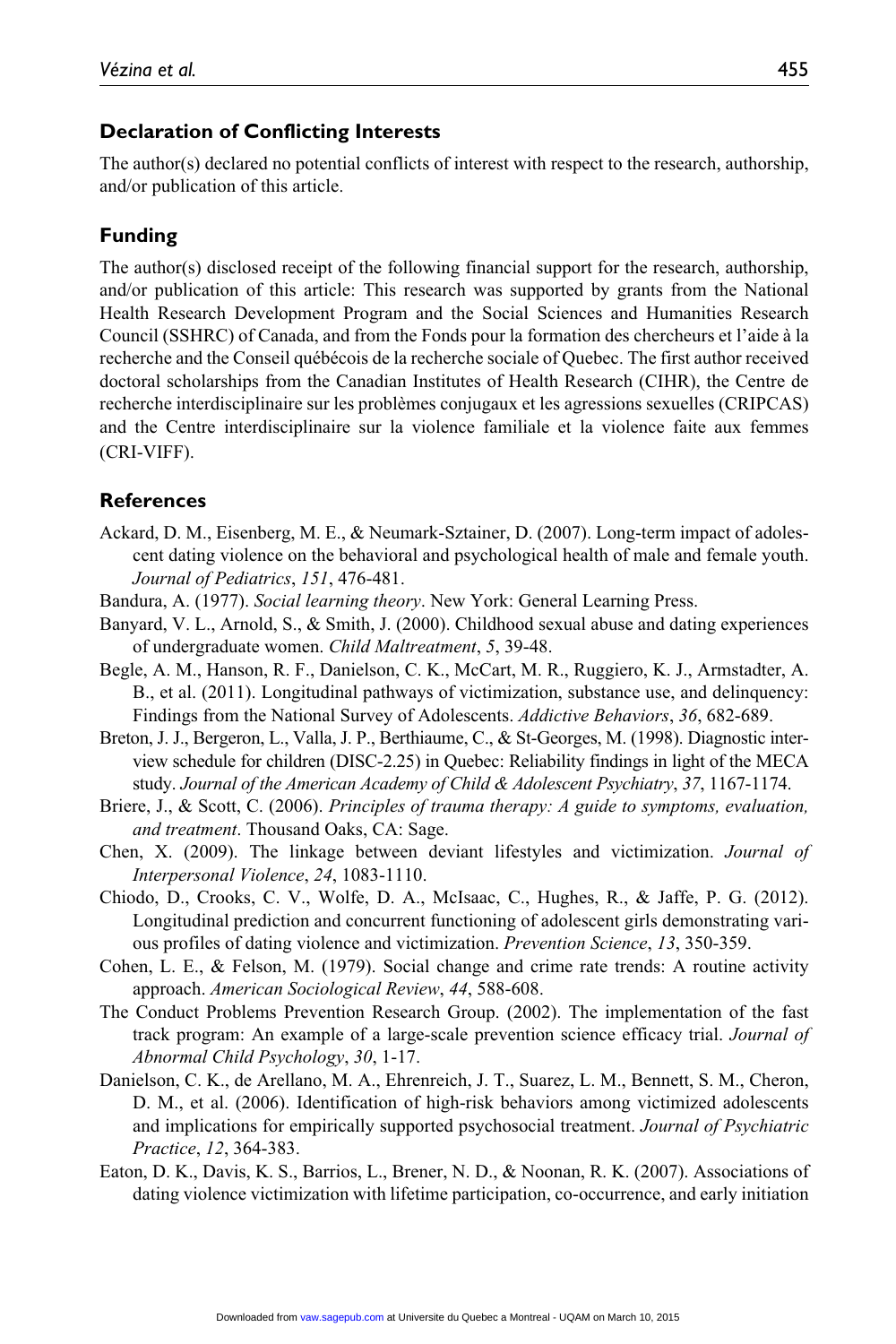of risk behaviors among US high school students. *Journal of Interpersonal Violence*, *22*, 585-602.

- Ehrensaft, M. K. (2008). Intimate partner violence: Persistence of myths and implications for intervention. *Children and Youth Services Review*, *30*, 276-286.
- Ehrensaft, M. K., Cohen, P., Brown, J., Smailes, E., Chen, H., & Johnson, J. G. (2003). Intergenerational transmission of partner violence: A 20-year prospective study. *Journal of Consulting and Clinical Psychology*, *71*, 741-753.
- Evans, S. E., & DiLillo, D. (2011). Domestic violence. In J. R. Levesque (Ed.), *Encyclopedia of adolescence* (pp. 744-755). New York: Springer.
- Fontaine, N., Carbonneau, R., Barker, E. D., Vitaro, F., Hébert, M., Côté, S. M., et al. (2008). Girls' hyperactivity and physical aggression during childhood and adjustment problems in early adulthood: A 15-year longitudinal study. *Archive of General Psychiatry*, *65*, 320-328.
- Foshee, V. A., & Reyes, H. L. M. (2011). Dating abuse: Prevalence, consequences, and predictors. In J. R. Levesque (Ed.), *Encyclopedia of adolescence* (pp. 602-615). New York: Springer.
- Franklin, C. A., Franklin, T. W., Nobles, M. R., & Kercher, G. A. (2012). Assessing the effect of routine activity theory and self-control on property, personal, and sexual assault victimization. *Criminal Justice and Behavior*, *39*, 1296-1315.
- Ghimire, D., & Follette, V. M. (2012). Revictimization: Experiences related to child, adolescent, and adult sexual trauma. In M. P. Duckworth & V. M. Follette (Eds.), *Retraumatization: Assessment, treatment, and prevention* (pp. 317-344). New York: Routledge.
- Gomez, A. M. (2011). Testing the cycle of violence hypothesis: Child abuse and adolescent dating violence as predictors of intimate partner violence in young adulthood. *Youth & Society*, *43*(1), 171-192.
- Gover, A. R. (2004). Risky lifestyles and dating violence: A theoretical test of violent victimization. *Journal of Criminal Justice*, *32*, 171-180.
- Halpern, C. T., Oslak, S. G., Young, M. L., Martin, S. L., & Kupper, L. L. (2001). Partner violence among adolescents in opposite-sex romantic relationships: Findings from the National Longitudinal Study of Adolescent Health. *American Journal of Public Health*, *91*, 1679-1686.
- Halpern, C. T., Spriggs, A. L., Martin, S. L., & Kupper, L. L. (2009). Patterns of intimate partner violence victimization from adolescence to young adulthood in a nationally representative sample. *Journal of Adolescent Health*, *45*, 508-516.
- Hindelang, M. J., Gottfredson, M. R., & Garofalo, J. (1978). *Victims of personal crime: An empirical foundation for a theory of personal victimization*. Cambridge, MA: Ballinger.
- Howard, D. E., Qiu, Y., & Boekeloo, B. (2003). Personal and social contextual correlates of adolescent dating violence. *Journal of Adolescent Health*, *33*, 9-17.
- Howard, D. E., & Wang, M. Q. (2003). Risk profiles of adolescent girls who were victims of dating violence. *Adolescence*, *38*(149), 1-14.
- Jessor, R. (1991). Risk behavior in adolescence: A psychosocial framework for understanding and action. *Journal of Adolescent Health*, *12*, 597-605.
- Jouriles, E. N., Garrido, E., Rosenfield, D., & McDonald, R. (2009). Experiences of psychological and physical aggression in adolescent romantic relationships: Links to psychological distress. *Child Abuse & Neglect*, *33*, 451-460.
- Kasian, M., & Painter, S. L. (1992). Frequency and severity of psychological abuse in a dating population. *Journal of Interpersonal Violence*, *7*, 350-364.
- Koss, M. P., & Gidycz, C. A. (1985). Sexual Experiences Survey: Reliability and validity. *Journal of Consulting and Clinical Psychology*, *53*, 422-423.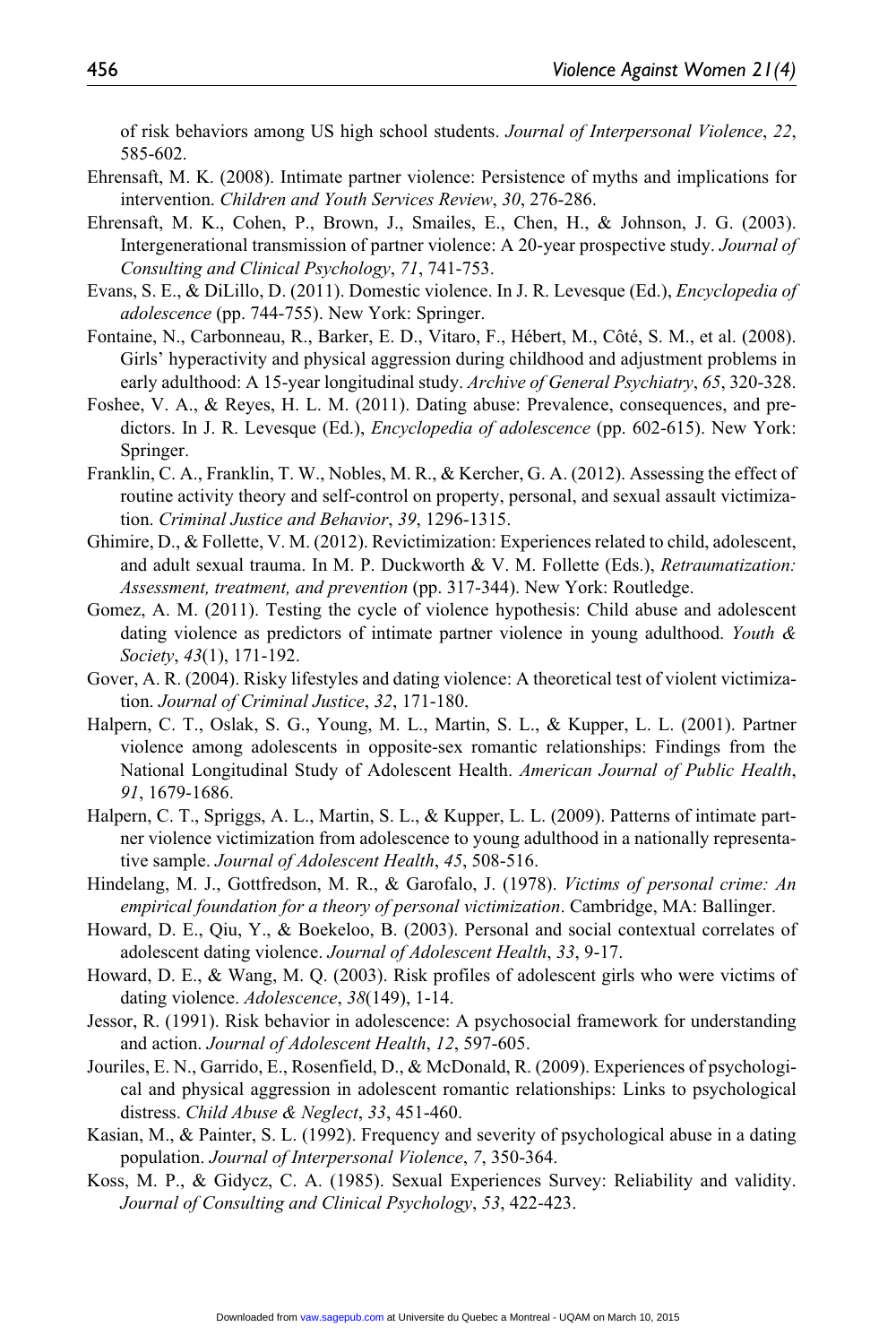- Lavoie, F., & Vézina, L. (2001). Violence faite aux filles dans le contexte des fréquentations à l'adolescence: Élaboration d'un instrument (VIFFA) [Development of a measure evaluating violence against adolescent girls in a dating context]. *Canadian Journal of Community Mental Health*, *20*, 153-171.
- Lehrer, J. A., Buka, S., Gortmaker, S., & Shrier, L. A. (2006). Depressive symptomatology as a predictor of exposure to intimate partner violence among US female adolescents and young adults. *Archives of Pediatrics & Adolescent Medicine*, *160*, 270-276.
- Magdol, L., Moffitt, T. E., Caspi, A., Newman, D., Fagan, J., & Silva, P. A. (1997). Gender differences in partner violence in a birth cohort of 21-year olds: Bridging the gap between clinical and epidemiological approaches. *Journal of Consulting and Clinical Psychology*, *65*, 68-78.
- Magdol, L., Moffitt, T. E., Caspi, A., & Silva, P. A. (1998). Developmental antecedents of partner abuse: A prospective-longitudinal study. *Journal of Abnormal Psychology*, *107*, 375-389.
- Moffitt, T. E. (1993). Adolescence-limited and life-course-persistent antisocial behavior: A developmental taxonomy. *Psychological Review*, *100*, 674-701.
- Moffitt, T. E., & Caspi, A. (2001). Childhood predictors differentiate life-course persistent and adolescence-limited antisocial pathways among males and females. *Development and Psychopathology*, *13*, 355-375.
- O'Leary, K. D., & Smith Slep, A. M. (2003). A dyadic longitudinal model of adolescent dating aggression. *Journal of Clinical Child and Adolescent Psychology*, *32*, 314-327.
- Olsen, J. P., Parra, G. R., & Bennett, S. A. (2010). Predicting violence in romantic relationships during adolescence and emerging adulthood: A critical review of the mechanisms by which familial and peer influences operate. *Clinical Psychology Review*, *30*, 411-422.
- Ousey, G., Wilcox, P., & Brummel, S. (2008). Déjà vu all over again: Investigating temporal continuity of adolescent victimization. *Journal of Quantitative Criminology*, *24*, 307-335.
- Pajer, K. A. (1998). What happens to "bad" girls? A review of the adult outcomes of antisocial adolescent girls. *American Journal of Psychiatry*, *155*, 862-870.
- Raghavan, R., Bogart, L. M., Elliott, M. N., Vestal, K. D., & Schuster, M. A. (2004). Sexual victimization among a national probability sample of adolescent women. *Perspectives on Sexual and Reproductive Health*, *36*, 225-232.
- Roberts, T. A., Klein, J. D., & Fisher, S. (2003). Longitudinal effect of intimate partner abuse on high-risk behavior among adolescents. *Archives of Pediatrics & Adolescent Medicine*, *157*, 875-881.
- Sears, H. A., Byers, S. E., & Price, E. L. (2007). The co-occurrence of adolescent boys' and girls' use of psychologically, physically, and sexually abusive behaviours in their dating relationships. *Journal of Adolescence*, *30*, 487-504.
- Silverman, J. G., Raj, A., Mucci, L. A., & Hathaway, J. E. (2001). Dating violence against adolescent girls and associated substance use, unhealthy weight control, sexual risk behavior, pregnancy, and suicidality. *Journal of the American Medical Association*, *286*, 572-579.
- Spano, R., & Freilich, J. D. (2009). An assessment of the empirical validity and conceptualization of individual level multivariate studies of lifestyle/routine activities theory published from 1995 to 2005. *Journal of Criminal Justice*, *37*, 305-314.
- Spriggs, A. L., Halpern, C. T., & Martin, S. L. (2009). Continuity of adolescent and early adult partner violence victimization: Association with witnessing violent crime in adolescence. *Journal of Epidemiology & Community Health*, *63*, 742-748.
- Straus, M. A. (1979). Measuring intrafamily conflict and violence: The Conflict Tactics (CT) Scales. *Journal of Marriage and the Family*, *41*, 75-88.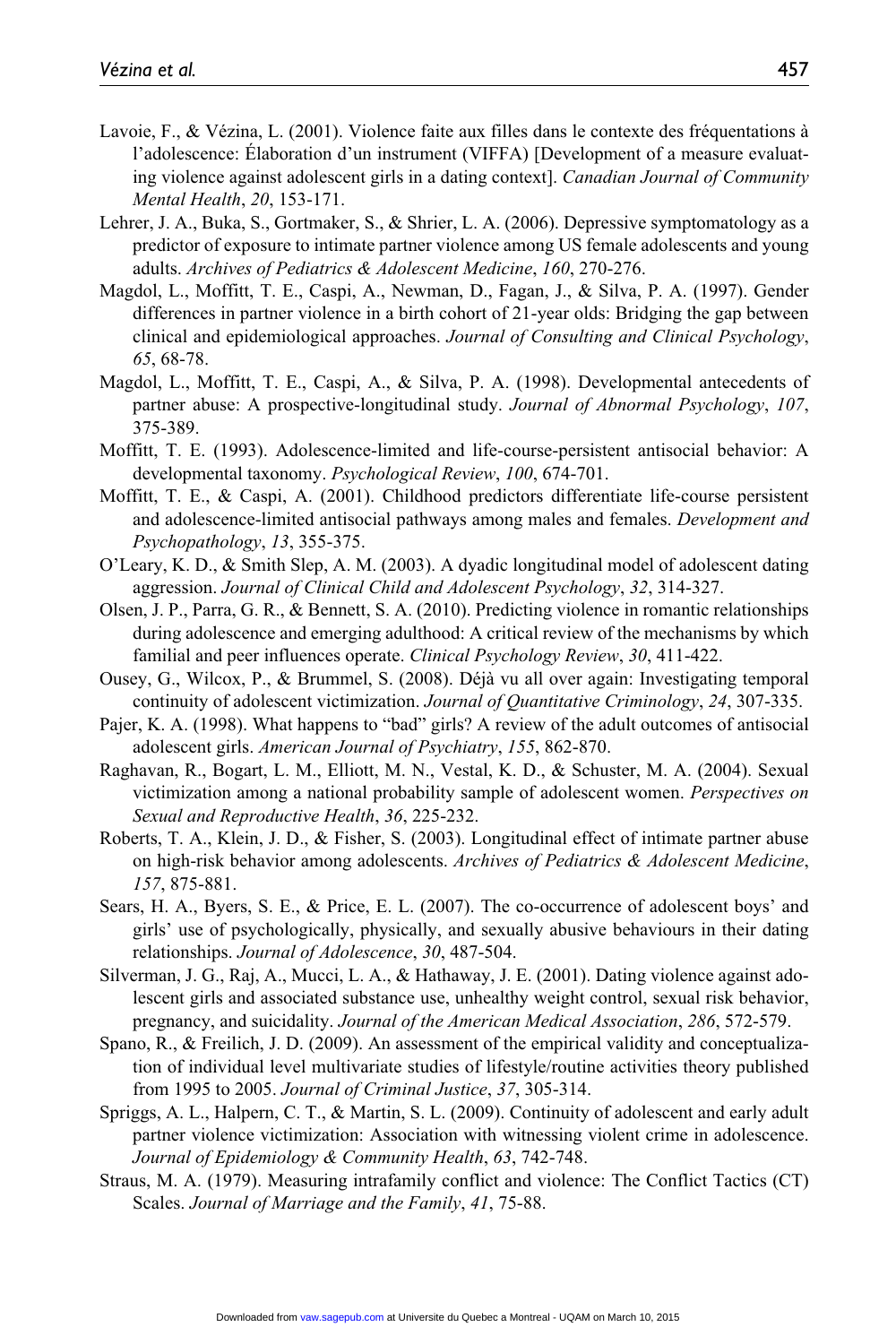- Straus, M. A., Hamby, S. L., Boney-McCoy, S., & Sugarman, D. B. (1996). The Revised Conflict Tactics Scales (CTS2): Development and preliminary psychometric data. *Journal of Family Issues*, *17*, 283-316.
- Straus, M. A., Hamby, S. L., Finkelhor, D., Moore, D. W., & Runyan, D. (1998). Identification of child maltreatment with the Parent-Child Conflict Tactics Scales: Development and psychometric data for a national sample of American parents. *Child Abuse & Neglect*, *22*, 249-270.
- Tabachnick, B., & Fidell, L. S. (2001). *Using multivariate statistics*. New York: HarperCollins.
- Testa, M., Hoffman, J. H., & Livingston, J. A. (2010). Alcohol and sexual risk behaviors as mediators of the sexual victimization-revictimization relationship. *Journal of Consulting and Clinical Psychology*, *78*, 249-259.
- Tremblay, R. E., Loeber, R., Gagnon, C., Charlebois, P., Larivée, S., & LeBlanc, M. (1991). Disruptive boys with stable and unstable high fighting behavior patterns during junior elementary school. *Journal of Abnormal Child Psychology*, *19*, 285-300.
- Tremblay, R. E., Vitaro, F., Gagnon, C., Piché, C., & Royer, N. (1992). A prosocial scale for the Preschool Behaviour Questionnaire: Concurrent and predictive correlates. *International Journal of Behavioral Development*, *15*, 227-245.
- Vézina, J., & Hébert, M. (2007). Risk factors for victimization in romantic relationships of young women: A review of empirical studies and implications for prevention. *Trauma, Violence, & Abuse*, *8*, 33-66.
- Vézina, J., Hébert, M., Poulin, F., Lavoie, F., Vitaro, F., & Tremblay, R. E. (2011). Risky lifestyle as a mediator of the relationship between deviant peer affiliation and dating violence victimization among adolescent girls. *Journal of Youth and Adolescence*, *40*, 814-824.
- Windle, M., & Mrug, S. (2009). Cross-gender violence perpetration and victimization among early adolescents and associations with attitudes toward dating conflict. *Journal of Youth and Adolescence*, *38*, 429-439.
- Wittebrood, K., & Nieuwbeerta, P. (2000). Criminal victimization during one's life course: The effects of previous victimization and patterns of routine activities. *Journal of Research in Crime & Delinquency*, *37*, 91-122.
- Wolfe, D. A. (2006). Preventing violence in relationships: Psychological science addressing complex social issues. *Canadian Psychology/Psychologie Canadienne*, *47*, 44-50.
- Wolfe, D. A., Crooks, C. V., Jaffe, P., Chiodo, D., Hughes, R., Ellis, W., et al. (2009). A schoolbased program to prevent adolescent dating violence: A cluster randomized trial. *Archives of Pediatric & Adolescent Medicine*, *163*, 692-699.
- Wolfe, D. A., Wekerle, C., Reitzel-Jaffe, D., & Lefebvre, L. (1998). Factors associated with abusive relationships among maltreated and nonmaltreated youth. *Development and Psychopathology*, *10*, 61-85.
- Wolfe, D. A., Wekerle, C., Scott, K., Straatman, A. L., Grasley, C., & Reitzel-Jaffe, D. (2003). Dating violence prevention with at-risk youth: A controlled outcome evaluation. *Journal of Consulting and Clinical Psychology*, *71*, 279-291.
- Woodward, L. J., Fergusson, D. M., & Horwood, L. J. (2002). Romantic relationships of young people with childhood and adolescent onset antisocial behavior problems. *Journal of Abnormal Child Psychology*, *30*, 231-243.
- Zoccolillo, M., Vitaro, F., & Tremblay, R. E. (1999). Problem drug and alcohol use in a community sample of adolescents. *Journal of the American Academy of Child & Adolescent Psychiatry*, *38*, 900-907.